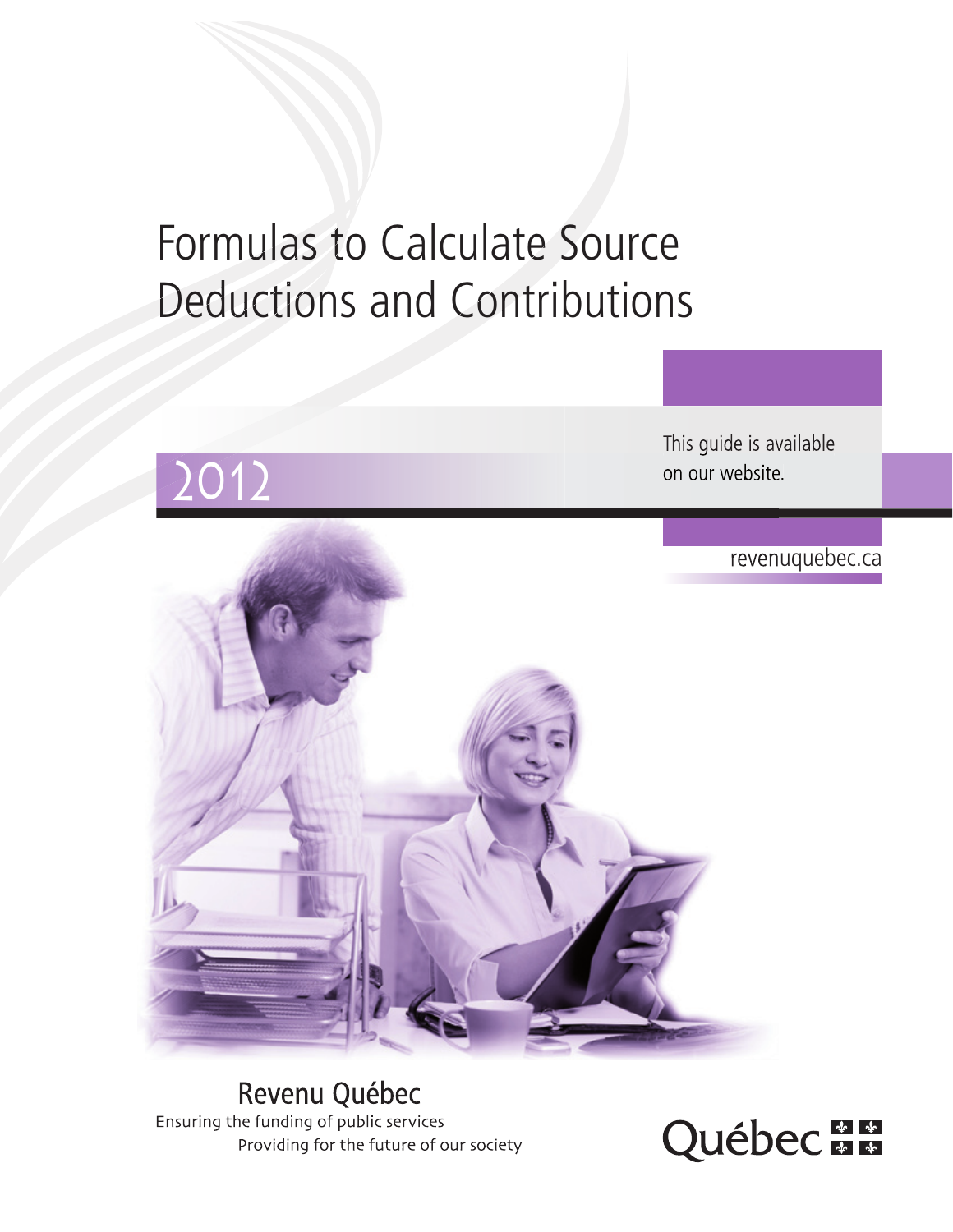The information contained in this guide does not constitute a legal interpretation of the laws or regulations of Québec or Canada. **Nor does this guide contain legislative amendments for the 2012 taxation year that were announced after October 28, 2011**. However, you should verify that the texts of the guide reflect the latest fiscal legislation. To find out the changes with respect to source deductions and contributions, including changes announced after the publication of this document, go to [www.revenuquebec.ca](www.revenu.gouv.qc.ca).

Our website also contains online services and documents for employers. You can consult documents, print them or download the dynamic versions of certain documents, as needed. Most of these documents can also be ordered online or by telephone. You will find contact information at the end of the guide.

Documents that are marked "Specimen" are provided for information purposes only and are not to be used for any other purpose.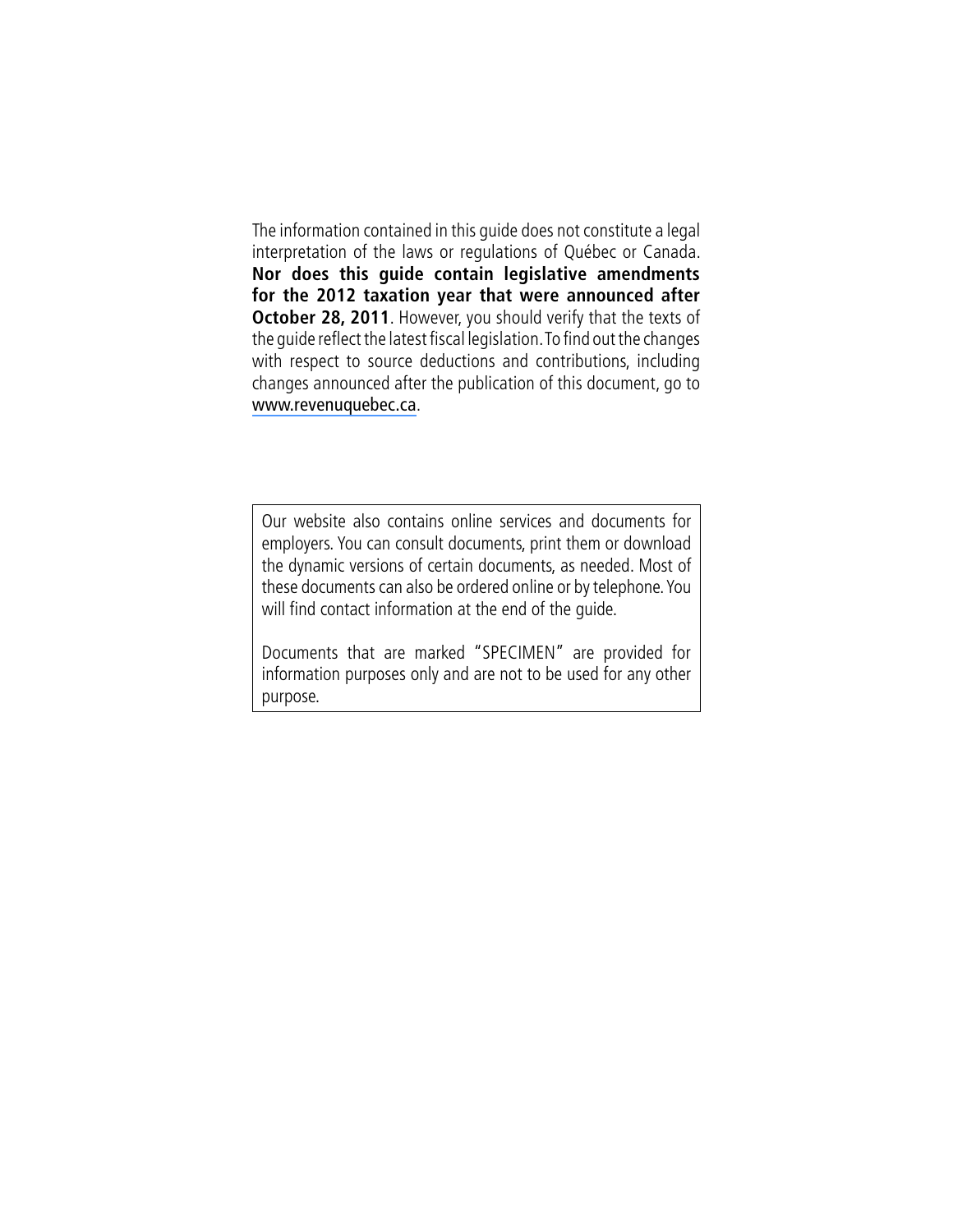# Online Filing of RL slips



Employers who file more than 50 RL slips (information returns) of the same type are required to file the RL-slip data online.

For information about the electronic filing methods available, go to www.revenuquebec.ca.

If you wish to have software certified for filing RL slips online, email the Direction de la gestion des relations avec les partenaires et des communications personnalisées at Infoconcepteur@revenuquebec.ca.

01010101010101010101010101010101010101010101010101010101010101010101010101010101010101010101010101010101010101010101010101010101010 10101010101010101010101010101010101010101010101010101010101010101010101010101010101010101010101010101010101010101010101010101010101 01010101010101010101010101010101010101010101010101010101010101010101010101010101010101010101010101010101010101010101010101010101010 10101010101010101010101010101010101010101010101010101010101010101010101010101010101010101010101010101010101010101010101010101010101 01010101010101010101010101010101010101010101010101010101010101010101010101010101010101010101010101010101010101010101010101010101010 10101010101010101010101010101010101010101010101010101010101010101010101010101010101010101010101010101010101010101010101010101010101 01010101010101010101010101010101010101010101010101010101010101010101010101010101010101010101010101010101010101010101010101010101010 10101010101010101010101010101010101010101010101010101010101010101010101010101010101010101010101010101010101010101010101010101010101



IN-555-V (2011-09)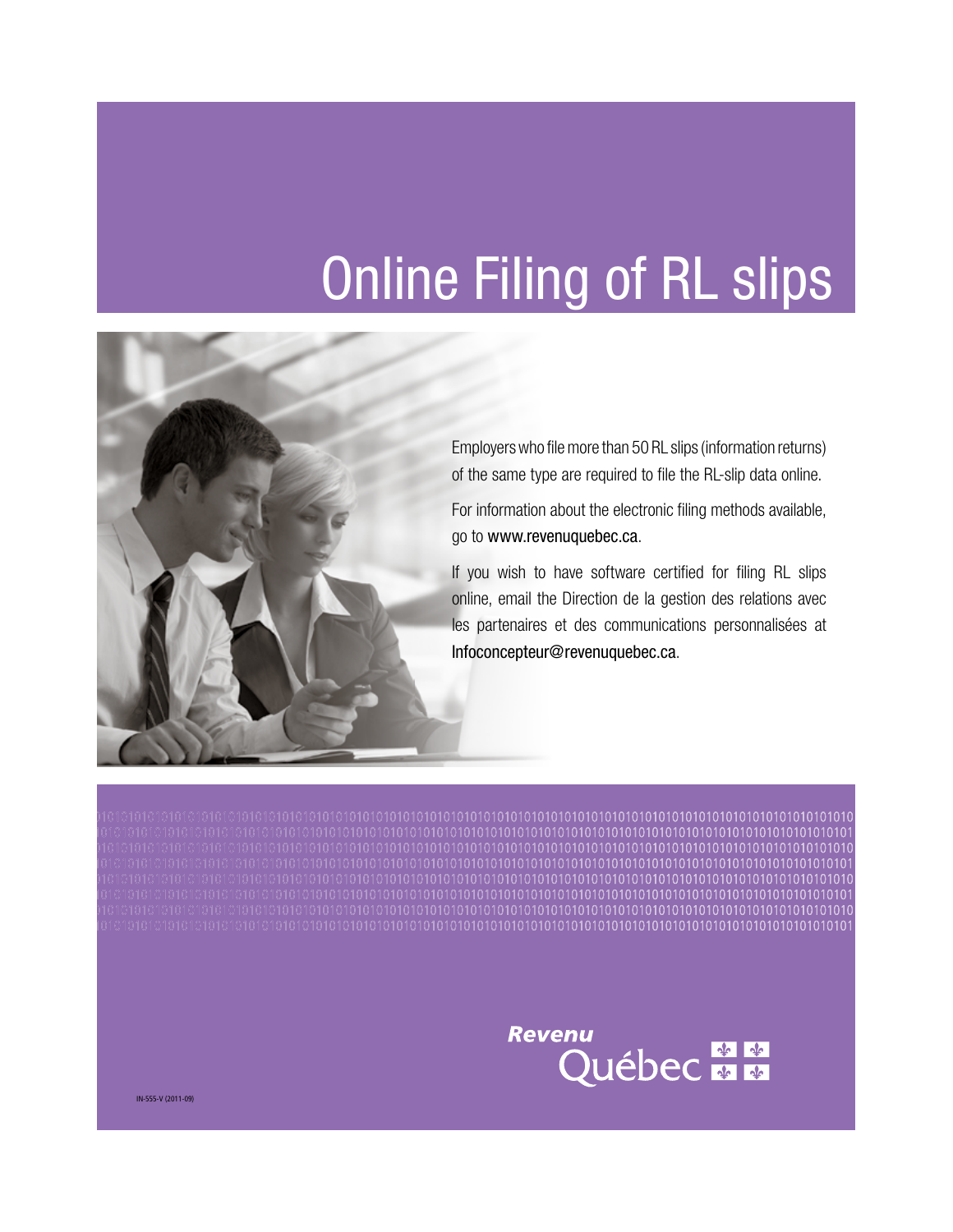# Use Revenu Québec's online services

It's the fastest and easiest way to communicate with us, and it's environmentally friendly.

In addition to filing RL-1 slip data and the Summary of Source Deductions and Employer Contributions (form RLZ-1.S-V) online, you can

- view your file and your messages from Revenu Québec;
- file your consumption tax returns and your source deductions and employer contributions returns
- remit your consumption taxes, source deductions and employer contributions;
- view your returns filed online; and
- manage your powers of attorney.

To register for Revenu Québec's online services, go to www.revenuquebec.ca.



COM-129.E-V (2011-09)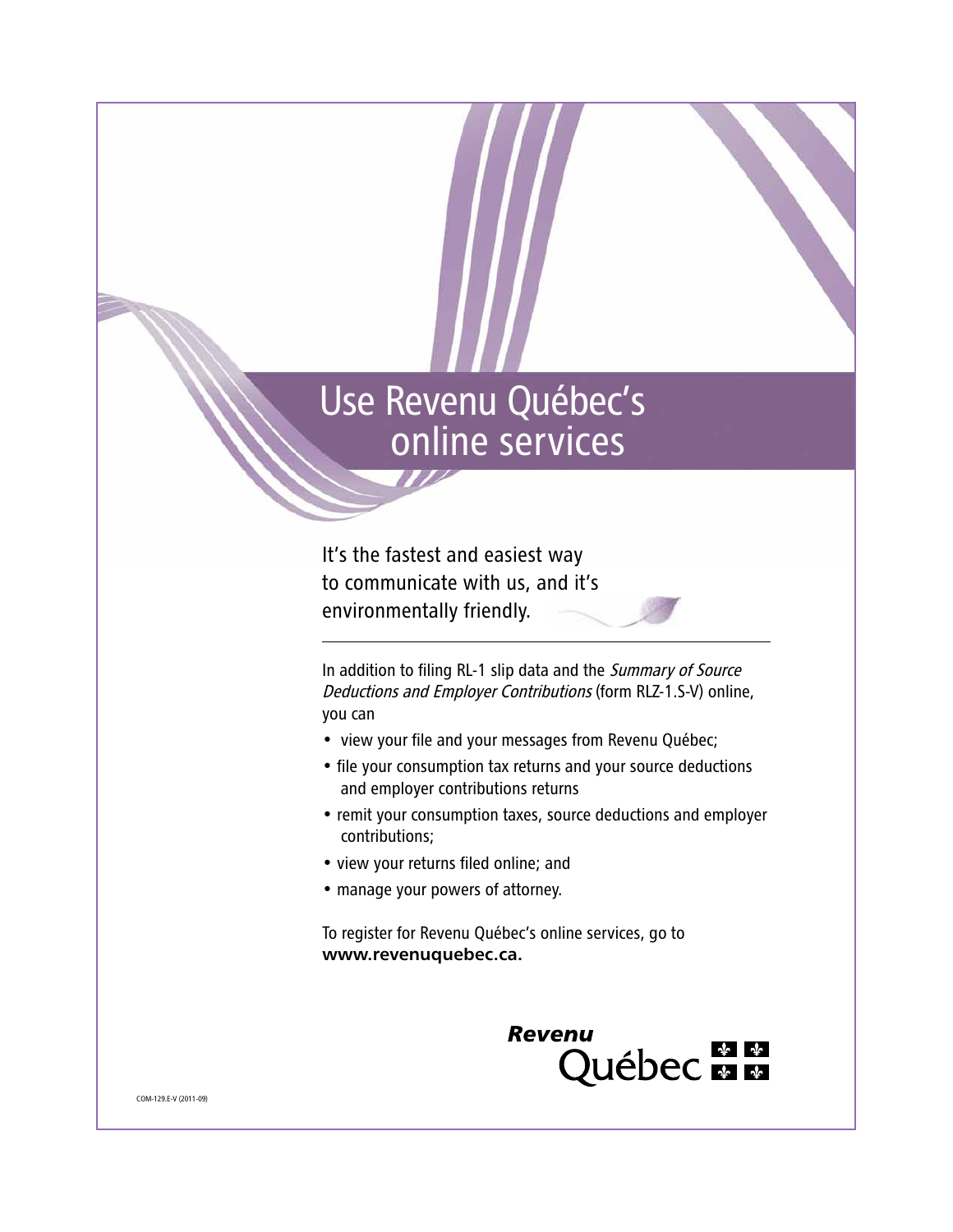# **Contents**

| 1              |     |       |  |
|----------------|-----|-------|--|
|                | 1.1 |       |  |
|                | 1.2 |       |  |
|                | 1.3 |       |  |
|                | 1.4 |       |  |
| $\overline{2}$ |     |       |  |
|                | 2.1 |       |  |
|                | 2.2 |       |  |
|                | 2.3 |       |  |
|                | 2.4 |       |  |
|                | 2.5 |       |  |
| 3              |     |       |  |
|                | 3.1 |       |  |
|                |     | 3.1.1 |  |
|                |     | 3.1.2 |  |
|                | 3.2 |       |  |
|                |     | 3.2.1 |  |
|                |     | 3.2.2 |  |
| 4              |     |       |  |
|                | 4.1 |       |  |
|                | 4.2 |       |  |
| 5              |     |       |  |
|                | 5.1 |       |  |
|                | 5.2 |       |  |
| 6              |     |       |  |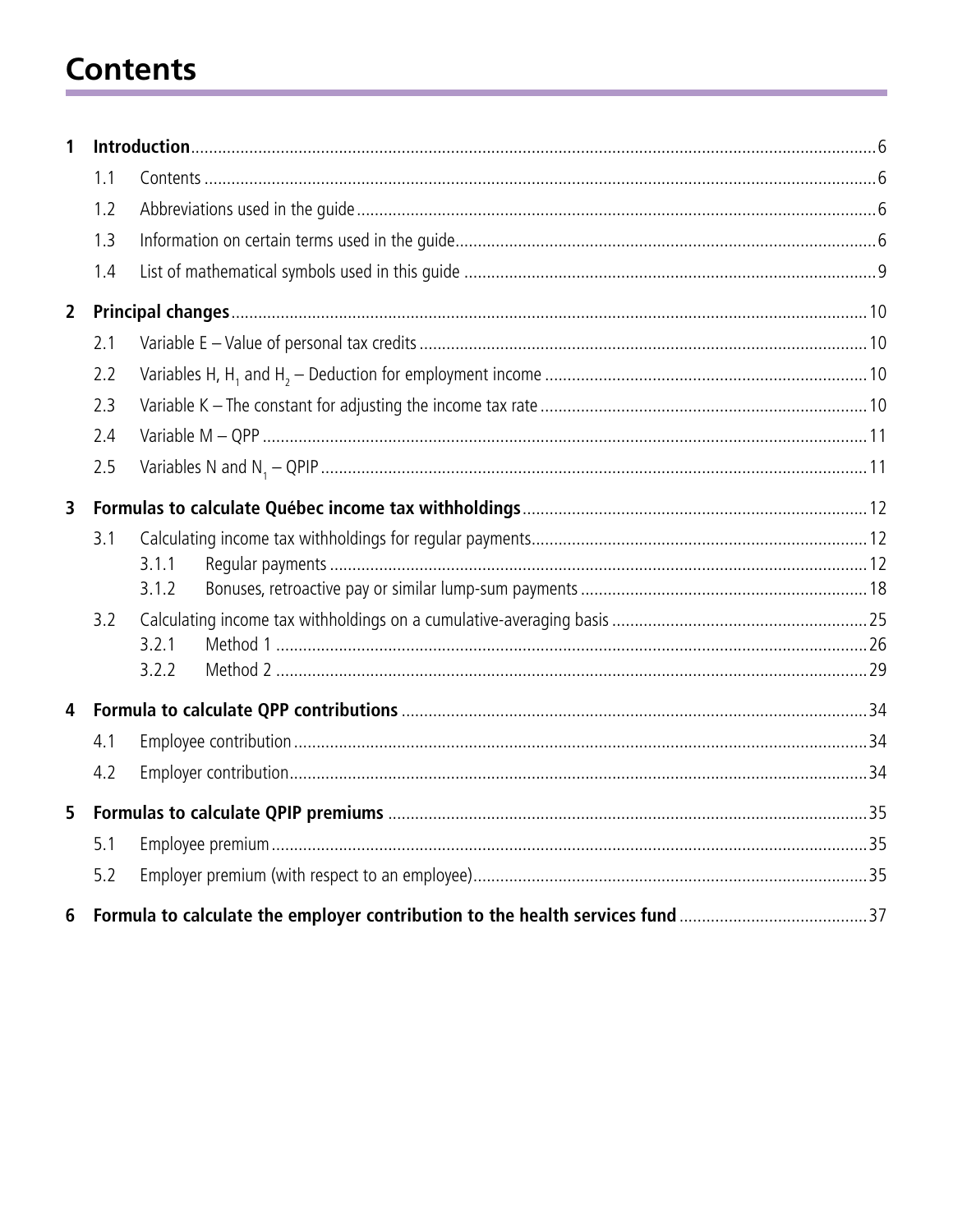# <span id="page-5-0"></span>**1 Introduction**

# **1.1 Contents**

This guide contains the formulas for calculating Québec income tax withholdings, QPP contributions, QPIP premiums and the employer contribution to the health services fund.

The formulas also help you calculate source deductions for certain payments, such as bonuses, retroactive pay, payments covering accumulated overtime or unused vacation time, and commissions.

#### Note

You cannot use the formulas to calculate a source deduction of income tax if the source deduction is calculated using a fixed rate that must be applied to the gross remuneration. For example, you cannot use the formulas to calculate the source deduction of income tax for a single payment or an income supplement payment.

The formulas to calculate Québec income tax withholdings are presented in three steps:

- calculating the annual taxable income;
- calculating the income tax for the year; and
- calculating the income tax to be withheld for the pay period.

In addition, each formula is followed by a list of all the relevant variables. Note that the formulas, the variables and their definitions generally do not change from year to year.

Note that this quide is to be used as a supplement to the *Guide for Employers* [\(TP-1015.G-V\)](http://www.revenu.gouv.qc.ca/en/sepf/formulaires/tp/tp-1015_g.aspx). For all information on source deductions and on employer and payer obligations, see the guide on our website at [www.revenuquebec.ca](www.revenu.gouv.qc.ca).

# **1.2 Abbreviations used in the guide**

- CIP Cooperative investment plan
- CSST Commission de la santé et de la sécurité du travail
- FTQ Fédération des travailleurs et travailleuses du Québec
- IFC International financial centre
- QPIP Québec parental insurance plan
- QPP Québec Pension Plan
- RPP Registered pension plan
- RRSP Registered retirement savings plan

# **1.3 Information on certain terms used in the guide**

Below you will find information on a number of terms that we use frequently in this guide. **These definitions are specific to this guide**.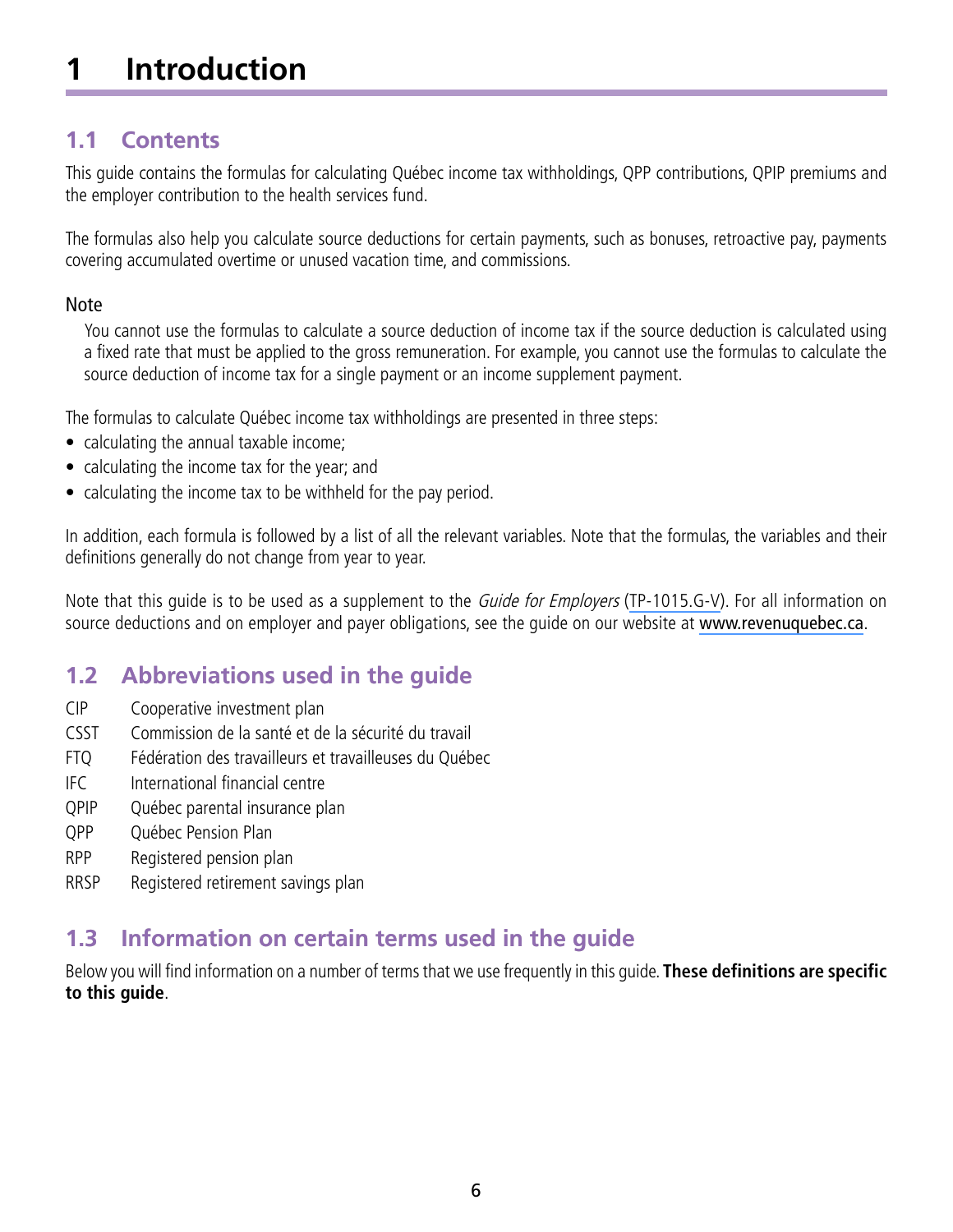# **Employee**

The term "employee" is used to designate an individual who holds employment or an office.

#### **Employment**

The term "employment" is used to designate work carried out by an individual under a written or verbal contract of employment.

#### **Employment income**

For the purposes of this guide, employment income includes income from an office.

#### **Individual**

An individual is a natural person. For the purposes of this guide, "individual" refers both to an employee and to a beneficiary of an amount you pay as a payer.

# **Office**

The term "office" designates a position for which an individual is entitled to be remunerated. For example, a member of the board of directors of a corporation holds an office, even if he or she performs no administrative duties. An individual who is an elected or appointed representative also holds an office.

#### **Person**

The term "person" is used to designate both a natural person and a legal person.

#### **Place of residence**

For the purposes of this guide, the term "place of residence" means the place of residence within the meaning of the Taxation Act.

See interpretation bulletin IMP. 22-3/R1 to determine the place of residence of an individual who leaves Québec and Canada.

#### **Remuneration**

Remuneration includes salary or wages and any other amount that you pay as an employer (for example, a retiring allowance) or as a payer (for example, pension benefits).

#### **Remuneration, salary or wages paid**

When we refer to "remuneration paid" or "salary or wages paid," this covers remuneration, salary or wages that are paid, allocated, granted or awarded.

For example, if, in a given week, you pay an employee his or her regular salary of \$400 and also grant the employee a taxable benefit in kind (that is, other than in cash) worth \$200, the salary paid is \$600. In other words, the benefit granted is considered salary or wages paid.

Similary, if you allocate tips to an employee, these tips constitute salary or wages that you pay to the employee.

#### Note

With regard to the QPIP, only remuneration actually paid to an employee is considered salary or wages paid, because benefits in kind generally do not constitute eligible salary or wages under the QPIP.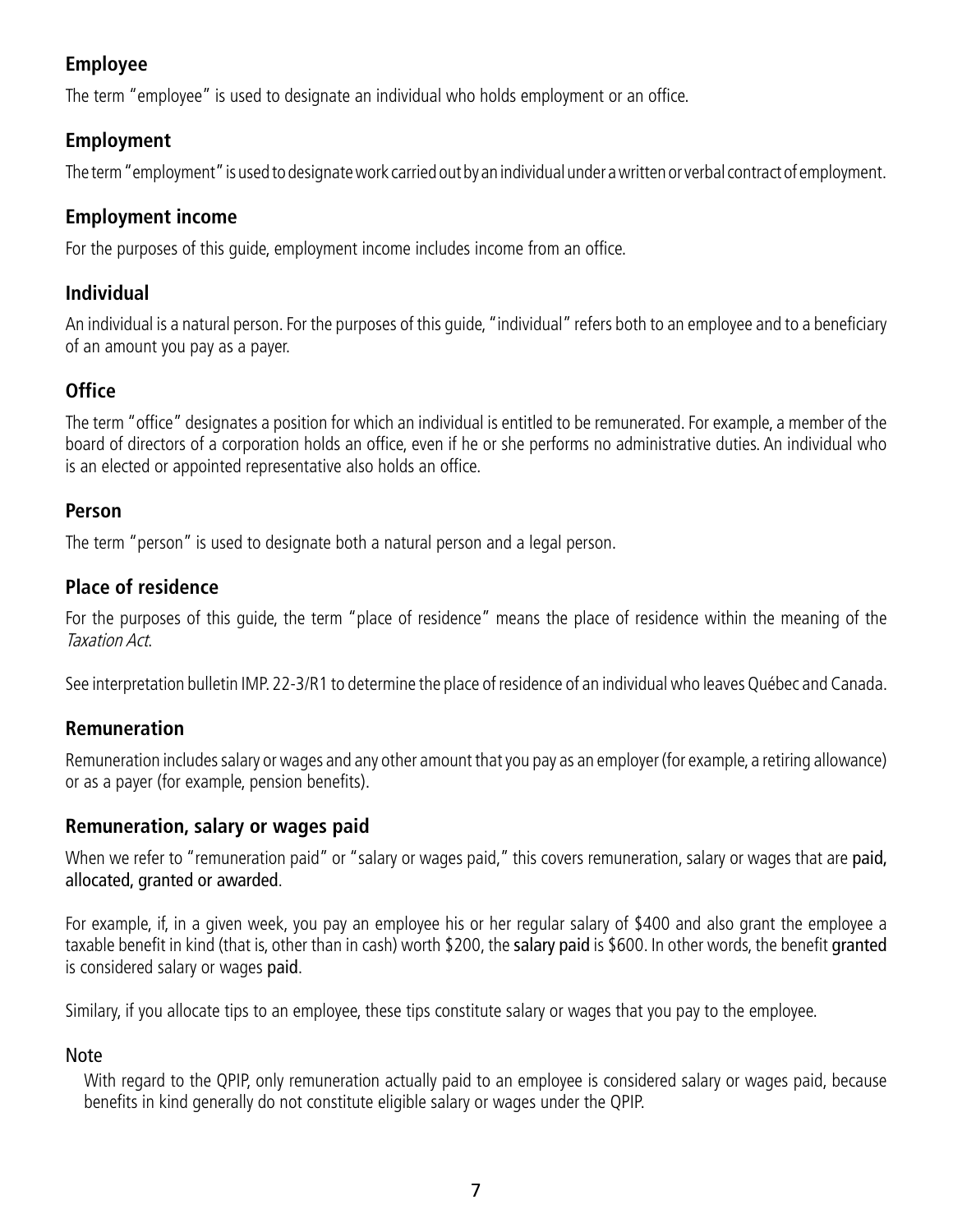#### **Salary or wages**

The term "salary or wages" refers to gross employment income and therefore includes the following amounts and any similar payment made to an employee:

- taxable benefits (including taxable allowances);
- commissions:
- overtime pay;
- vacation pay;
- retroactive pay, including payments resulting from a collective agreement signed before the death of an employee;
- tips (including allocated tips):
- advances;
- bonuses:
- $\bullet$  certain amounts paid further to an industrial accident  $-$  CSST;
- indemnities paid further to a precautionary cessation of work (that is, the amount paid to an employee under the  $Act$ respecting occupational health and safety for the first five days following the date on which the employee ceased to work);
- the portion of the salary or wages (earned during the year) that is to be paid in another year, under a salary deferral arrangement;
- amounts paid to an employee during a self-funded leave of absence;
- out-of-Canada living allowances;
- location incentives paid to a physician;
- directors' fees:
- amounts paid after an employee's death (other than a death benefit), provided the payments were foreseeable at the time of death;
- fees paid in connection with employment (for example, fees paid to council or committee members);
- $\bullet$  earnings loss benefits, supplementary retirement benefits and permanent impairment allowances paid under the *Canadian* Forces Members and Veterans Re-establishment and Compensation Act (federal statute).

Note that, contrary to the definition provided in tax legislation, for the purposes of this guide the term "salary or wages" does not include the following:

- wage loss replacement benefits paid under a wage loss replacement plan to which the employer contributed;
- amounts paid by a trustee under an employee trust or a profit-sharing plan;
- amounts paid by a custodian under an employee benefit plan.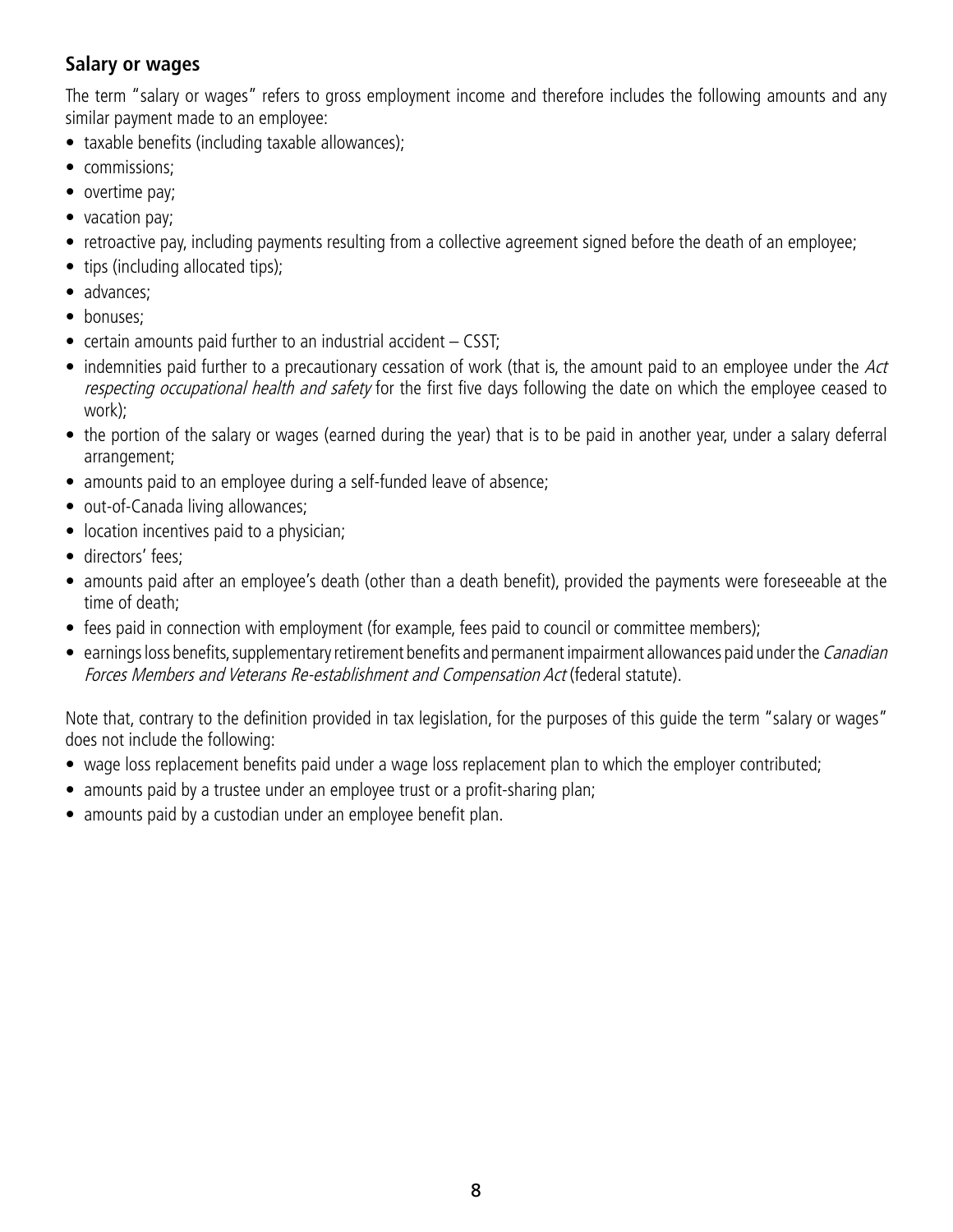# <span id="page-8-0"></span>**1.4 List of mathematical symbols used in this guide**

| Symbol    | <b>Definition</b>        |
|-----------|--------------------------|
|           | minus                    |
| $\ddot{}$ | plus                     |
|           | divided by               |
| X         | multiplied by            |
|           | equals                   |
| ≥         | greater than or equal to |
| ≤         | less than or equal to    |
| %         | per cent                 |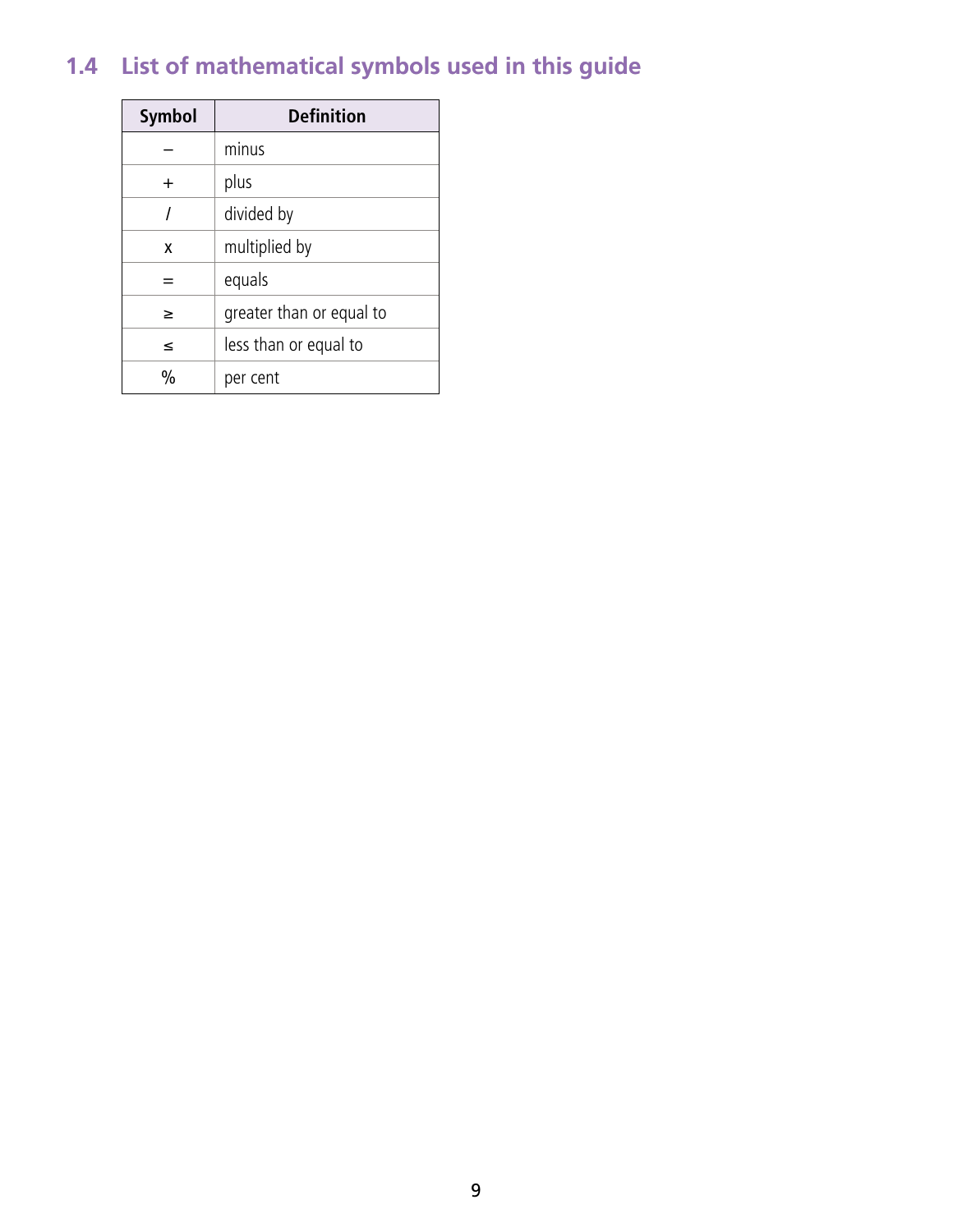# <span id="page-9-0"></span>**2 Principal changes**

This chapter outlines the principal changes made to the formulas for 2012, as well as some changes that came into effect in 2011 further to tax measures announced by the Ministère des Finances after publication of the 2011 version of this guide.

# **2.1 Variable E – Value of personal tax credits**

The indexation factor used to calculate the value of personal tax credits for 2012 is 2.66%.

In addition, to take into account the new tax credit for workers 65 or older that may be claimed in 2012 using form TP-1015.3-V, we have modified the definition of variable E to distinguish indexed amounts (variable E<sub>1</sub>) from non-indexed amounts (variable  $\mathsf{E}_2$ ). Variable E is thus defined as follows:

- $E =$  Value of personal tax credits indicated on form [TP-1015.3-V](http://www.revenu.gouv.qc.ca/en/sepf/formulaires/tp/tp-1015_3.aspx)
	- $= |E_1 + E_2|$

If the result obtained is not a multiple of 5, round it off to the nearest multiple of 5. If the result is halfway between two multiples of 5, round it off to the higher multiple.

#### where

- $E_1$  = Indexed value of personal tax credits, which corresponds to one of the following amounts:
	- the indexed value of variable E for 2011 multiplied by 1.0266;
	- the amount from line 7 of form TP-1015.3-V, for individuals who completed the 2012-01 version of the form;
	- \$10,925 (the basic amount for 2012), for employees who began employment in 2012 and who did not complete form TP-1015.3-V, or for new beneficiaries who did not complete the form.

#### Note

The indexed value of variable E for 2011 corresponds to the value of variable E for 2010, multiplied by the indexation factor for 2011.

 $E<sub>2</sub>$  = Non-indexed value of the personal tax credits, which corresponds to the amount from line 9 of form TP-1015.3-V, for individuals who completed the 2012-01 version of the form.

# **2.2** Variables H, H<sub>1</sub> and H<sub>2</sub> – Deduction for employment income

The maximum deduction for employment income has been increased from \$1,045 to \$1,075 for 2012. Consequently, the maximum amount of variables H, H<sub>1</sub> and H<sub>2</sub> has been increased from \$1,045 to \$1,075.

# **2.3 Variable K – The constant for adjusting the income tax rate**

For 2012, the income tax rates applicable to the three income tax brackets remain at 16%, 20% and 24% and the thresholds for the three income tax brackets have been indexed:

- The 16% rate applies to taxable income of \$40,100 or less. (The threshold was previously \$39,060)
- The 20% rate applies to taxable income of more than \$40,100 but not more than \$80,200. (The threshold was previously \$78,120.)
- The 24% rate applies to taxable income of more than \$80,200.

The values of variable K have therefore been increased from \$1,562 to \$1,604 and from \$4,687 to \$4,812.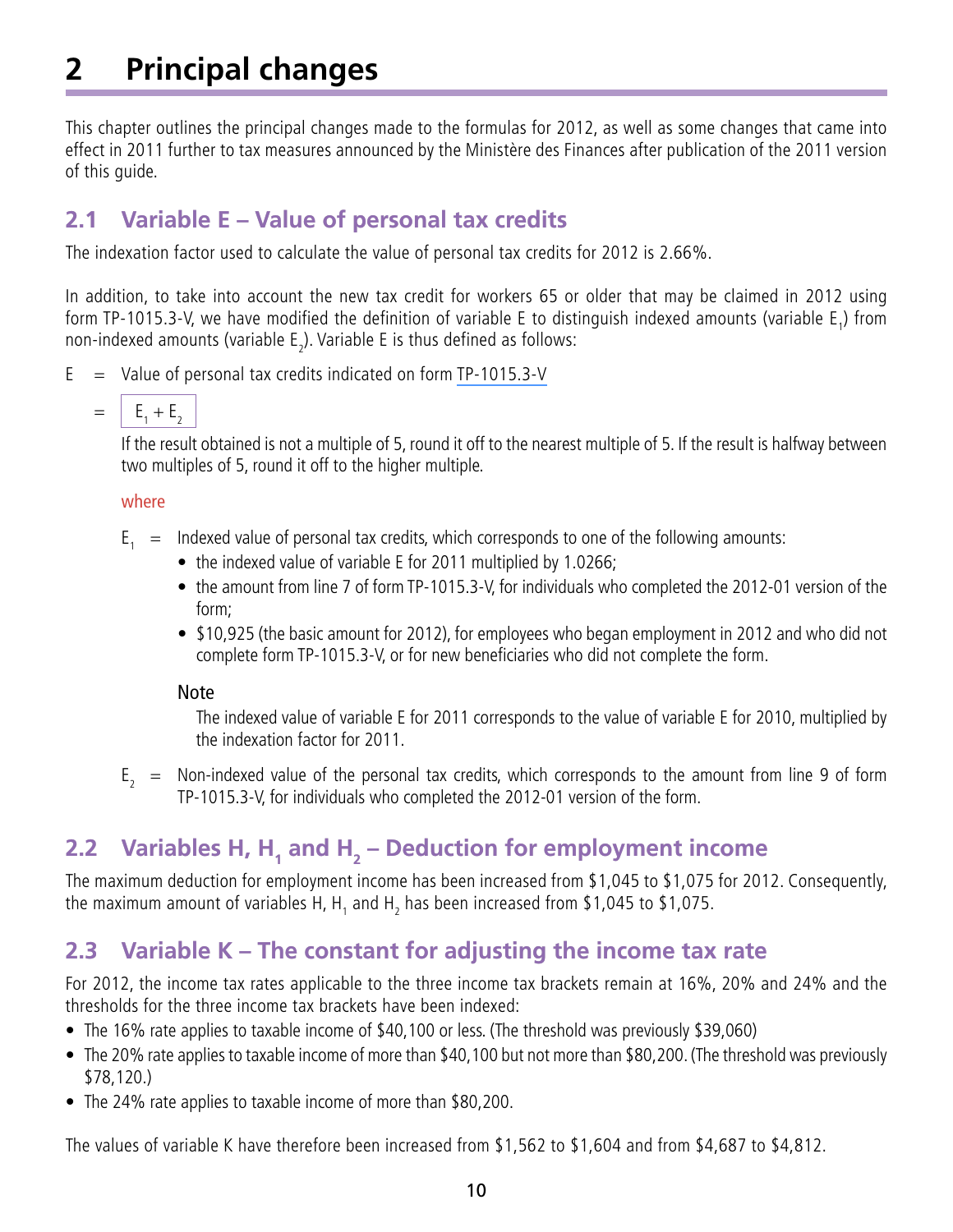# <span id="page-10-0"></span>**2.4 Variable M – QPP**

The QPP contribution rate has been increased from 9.9% to 10.05%, for 2012 which corresponds to a contribution rate of 5.025% for the employee and 5.025% for the employer. In addition, the maximum pensionable earnings for the purposes of the QPP have been increased from \$48,300 to \$50,100. Variable M has therefore been increased from \$2,217.60 to \$2,341.65.

# **2.5** Variables N and N<sub>1</sub> – QPIP

The maximum insurable earnings subject to QPIP premiums have been increased from \$64,000 to \$66,000 for 2012. Also, the employee premium rate has been increased from 0.537% to 0.559%, and the employer premium rate has been increased from 0.752% to 0.782%. As a result, variable N is \$368.94 (instead of \$343.68) and variable N<sub>1</sub> is \$516.12 (instead of \$481.28).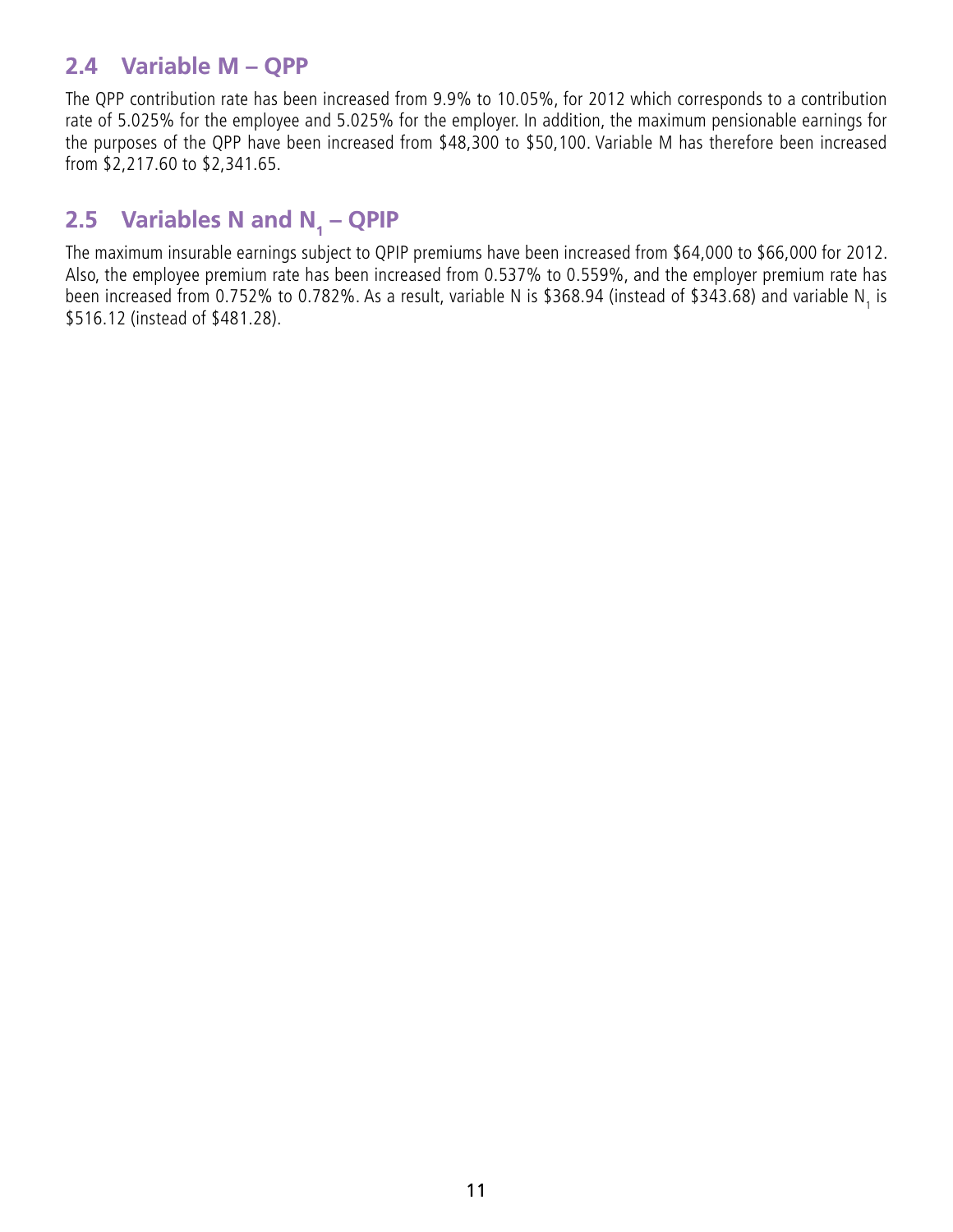# <span id="page-11-0"></span>**3 Formulas to calculate Québec income tax withholdings**

To calculate the income tax to be withheld from the remuneration paid at regular intervals to an individual (employee or beneficiary), use the formulas described in section 3.1.1.

If an employee receives, in addition to a salary or wages, a bonus, retroactive pay or similar lump-sum payment (for example, a payment covering accumulated overtime or unused vacation time), use one of the methods described in section 3.1.2.

If the employee's remuneration varies in amount from one pay period to another (for example, an employee who earns commissions), use instead one of the methods described in section 3.2.

#### Note

If you calculate an income tax withholding using the formula applicable to regular payments and compare the result with the amount shown in the *Source Deduction Table for Québec Income Tax* ([TP-1015.TI-V](http://www.revenu.gouv.qc.ca/en/sepf/formulaires/tp/tp-1015_ti.aspx)), you may find that the amounts are not identical. The difference is attributable to the fact that different elements are taken into account in the calculation.

Do not withhold income tax if the employee completed the 2012-01 version of the Source Deductions Return (form [TP‑1015.3-V\)](http://www.revenu.gouv.qc.ca/en/sepf/formulaires/tp/tp-1015_3.aspx) and entered "X" on line 20 of the form.

# **3.1 Calculating income tax withholdings for regular payments**

#### **3.1.1 Regular payments**

#### Step 1 **Calculating the annual taxable income**

 $I =$  Annual taxable income

 $= | P x (G - F - H) - J - J<sub>1</sub> |$ 

- $P =$  Number of pay periods in the year
- $G =$  Gross remuneration subject to source deductions of income tax for the pay period. Do not include bonuses, retroactive pay or similar lump-sum payments.
- $F =$  Total of the following amounts for the pay period:
	- amounts withheld as contributions to an RPP;
	- amounts withheld as contributions to an RRSP;
	- amounts withheld as contributions paid under a retirement compensation arrangement;
	- the deduction respecting the CIP, that is, 125% of the amount withheld from the employee's remuneration for the purchase of preferred shares qualifying under the CIP;
	- the travel deduction for residents of designated remote areas;
	- the security option deduction;
	- the portion of the remuneration that gives entitlement to one of the following deductions:
		- the deduction for employment income situated on a reserve or premises,
		- the deduction for employment income earned on a vessel,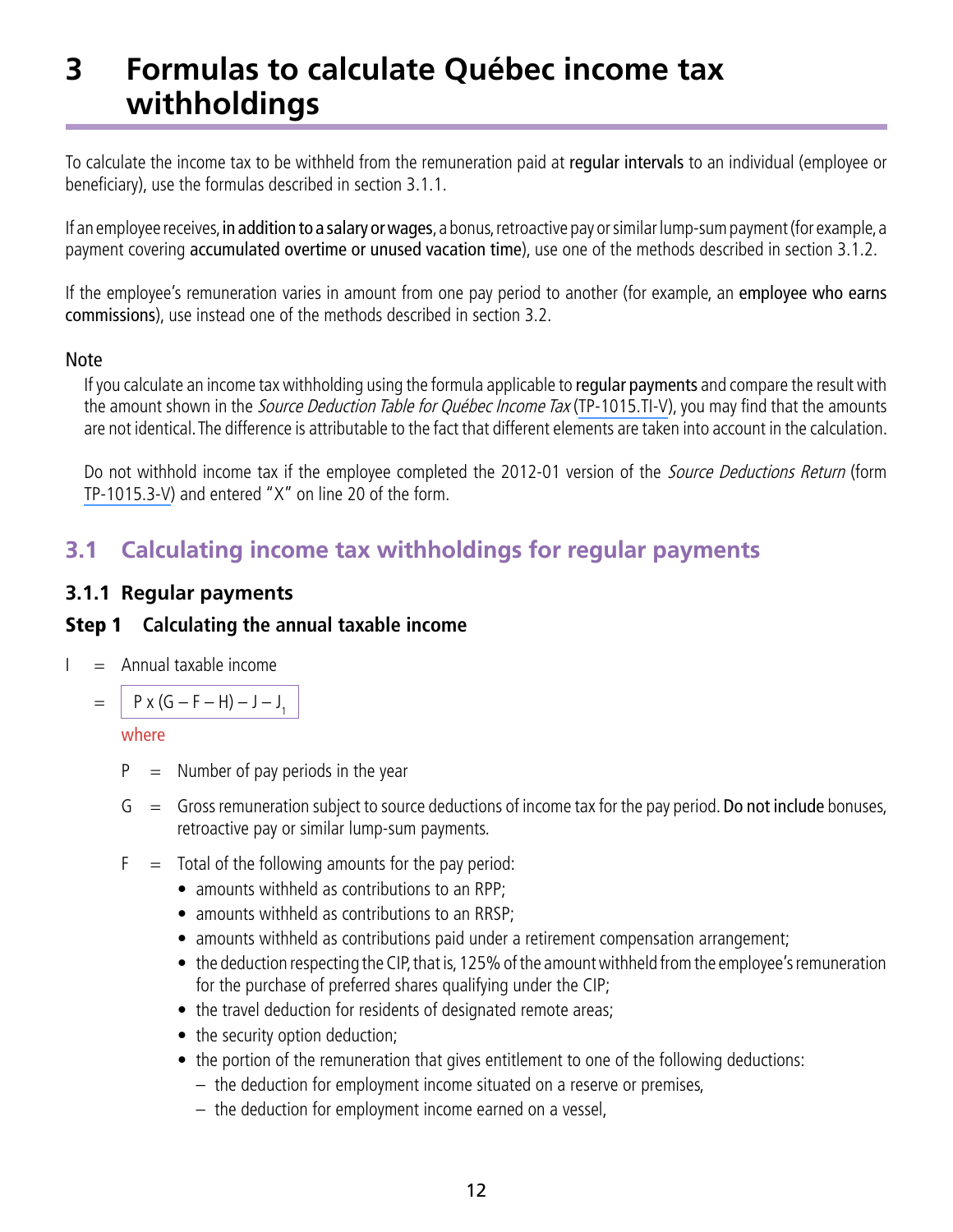- the deduction for IFC employees,
- the deduction for foreign specialists,
- the deduction for foreign researchers,
- the deduction for foreign researchers on a post-doctoral internship,
- the deduction for foreign experts,
- the deduction for foreign professors,
- the deduction for foreign producers or foreign individuals holding a key position in a foreign production filmed in Québec,
- the deduction for foreign farm workers,
- the Canadian Forces personnel and police deduction.
- $H =$  Deduction for employment income

$$
=
$$
 (0.06 x D), maximum of \$1,075 / P

where

- $D =$  Gross salary or wages subject to source deductions of income tax for the pay period. Do not include bonuses, retroactive pay or similar lump-sum payments.
- $P =$  Number of pay periods in the year
- $J =$  Deductions indicated on line 19 of form [TP-1015.3-V.](http://www.revenu.gouv.qc.ca/en/sepf/formulaires/tp/tp-1015_3.aspx) If the value of J is determined after the first pay period in the year, it is instead equal to the result of the following calculation:

$$
= \int (P \times J_3) / Pr
$$

where

- $P =$  Number of pay periods in the year
- $J_{2} =$ Deductions indicated on line 19 of form [TP-1015.3-V](http://www.revenu.gouv.qc.ca/en/sepf/formulaires/tp/tp-1015_3.aspx) after the first pay period in the year
- $Pr =$  Number of pay periods remaining in the year
- $J_1$  = Annual deductions that we authorized after the individual completed form [TP-1016-V](http://www.revenu.gouv.qc.ca/en/sepf/formulaires/tp/tp-1016.aspx). If the value of  $J_1$  is determined after the first pay period in the year, it is instead equal to the result of the following calculation:

$$
= \left[ \frac{(\mathsf{P} \times \mathsf{J}_2) / \mathsf{P} \mathsf{r}}{\mathsf{I} \times \mathsf{P} \times \mathsf{P} \mathsf{P} \times \mathsf{P} \times \mathsf{P} \times \mathsf{P} \times \mathsf{P} \times \mathsf{P} \times \mathsf{P} \times \mathsf{P} \times \mathsf{P} \times \mathsf{P} \times \mathsf{P} \times \mathsf{P} \times \mathsf{P} \times \mathsf{P} \times \mathsf{P} \times \mathsf{P} \times \mathsf{P} \times \mathsf{P} \times \mathsf{P} \times \mathsf{P} \times \mathsf{P} \times \mathsf{P} \times \mathsf{P} \times \mathsf{P} \times \mathsf{P} \times \mathsf{P} \times \mathsf{P} \times \mathsf{P} \times \mathsf{P} \times \mathsf{P} \times \mathsf{P} \times \mathsf{P} \times \mathsf{P} \times \mathsf{P} \times \mathsf{P} \times \mathsf{P} \times \mathsf{P} \times \mathsf{P} \times \mathsf{P} \times \mathsf{P} \times \mathsf{P} \times \mathsf{P} \times \mathsf{P} \times \mathsf{P} \times \mathsf{P} \times \mathsf{P} \times \mathsf{P} \times \mathsf{P} \times \mathsf{P} \times \mathsf{P} \times \mathsf{P} \times \mathsf{P} \times \mathsf{P} \times \mathsf{P} \times \mathsf{P} \times \mathsf{P} \times \mathsf{P} \times \mathsf{P} \times \mathsf{P} \times \mathsf{P} \times \mathsf{P} \times \mathsf{P} \times \mathsf{P} \times \mathsf{P} \times \mathsf{P} \times \mathsf{P} \times \mathsf{P} \times \mathsf{P} \times \mathsf{P} \times \mathsf{P} \times \mathsf{P} \times \mathsf{P} \times \mathsf{P} \times \mathsf{P} \times \mathsf{P} \times \mathsf{P} \times \mathsf{P} \times \mathsf{P} \times \mathsf{P} \times \mathsf{P} \times \mathsf{P} \times \mathsf{P} \times \mathsf{P} \times \mathsf{P} \times \mathsf{P} \times \mathsf{P} \times \mathsf{P} \times \mathsf{P
$$

- $P =$  Number of pay periods in the year
- $J_{\gamma}$  $=$  Deductions that we authorized after the first pay period in the year
- $Pr =$  Number of pay periods remaining in the year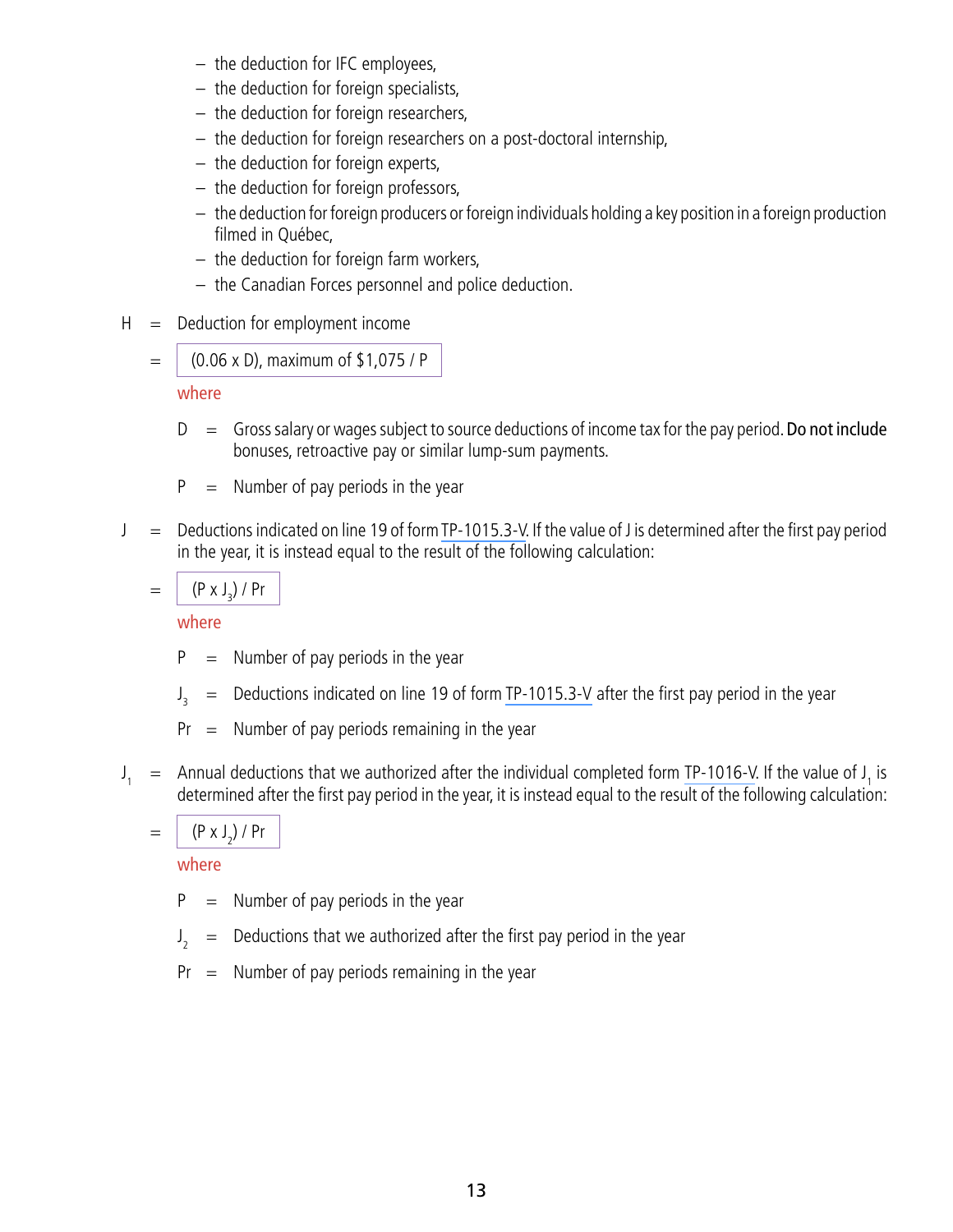# Step 2 **Calculating the income tax for the year**

 $Y =$  Income tax for the year

= 
$$
(T \times I) - K - K_1 - (0.20 \times E) - (0.15 \times P \times Q) - (0.25 \times P \times Q_1)
$$

**マ** If the result is negative, enter 0.

#### where

 $T =$  Income tax rate applicable to the bracket of annual taxable income

|          | Annual taxable income (I) |                |              |
|----------|---------------------------|----------------|--------------|
| Over     | But not over              | tax rate $(T)$ | Constant (K) |
| \$0      | \$40,100                  | 16%            | \$0          |
| \$40,100 | \$80,200                  | 20%            | \$1,604      |
| \$80,200 |                           | 24%            | \$4,812      |

- $I =$  Annual taxable income
- $K =$  Constant applicable for the adjustment of the income tax rate on the basis of the annual taxable income
- $K_1$  = Non-refundable tax credits that we authorized for the year after the individual completed form [TP-1016-V](http://www.revenu.gouv.qc.ca/en/sepf/formulaires/tp/tp-1016.aspx) (for example, the tax credit for charitable donations). If the value of  $\mathsf{K}^-_1$  is determined after the first pay period in the year, it is instead equal to the result of the following calculation:

$$
= | (P \times K_2) / Pr
$$

- $P =$  Number of pay periods in the year
- $K<sub>2</sub>$  = Non-refundable tax credits that we authorized after the first pay period in the year
- $Pr =$  Number of pay periods remaining in the year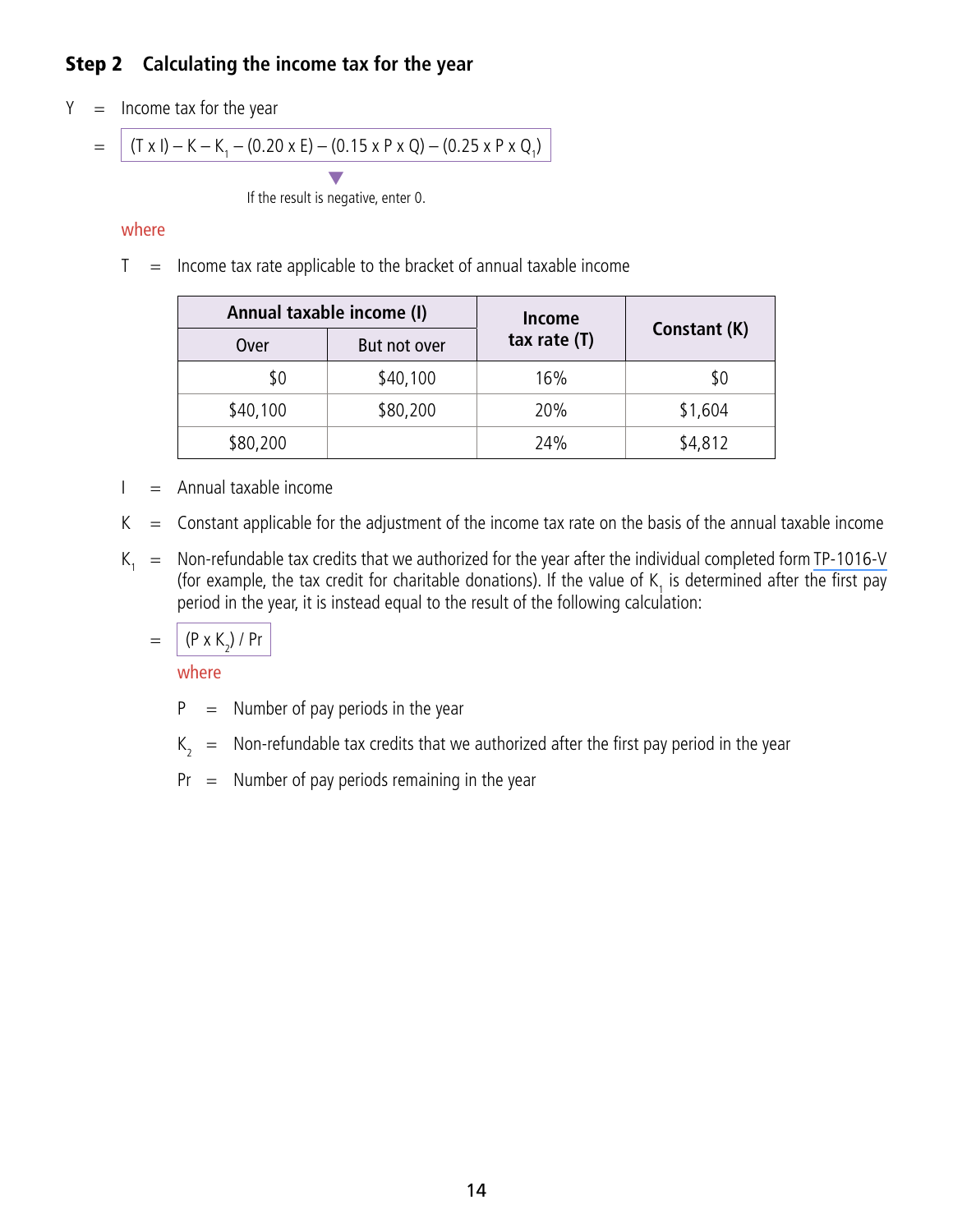- $E =$  Value of personal tax credits indicated on form [TP-1015.3-V](http://www.revenu.gouv.qc.ca/en/sepf/formulaires/tp/tp-1015_3.aspx)
	- $= |E_1 + E_2|$

If the result obtained is not a multiple of 5, round it off to the nearest multiple of 5. If the result is halfway between two multiples of 5, round it off to the higher multiple.

#### where

- $E_1$  = Indexed value of personal tax credits, which corresponds to one of the following amounts:
	- the indexed value of variable E for 2011 multiplied by 1.0266;
	- the amount from line 7 of form TP-1015.3-V, for individuals who completed the 2012-01 version of the form;
	- \$10,925 (the basic amount for 2012), for employees who began employment in 2012 and who did not complete form TP-1015.3-V, or for new beneficiaries who did not complete the form.

#### Note

The indexed value of variable E for 2011 corresponds to the value of variable E for 2010, multiplied by the indexation factor for 2011.

 $E<sub>2</sub>$  = Non-indexed value of the personal tax credits, which corresponds to the amount from line 9 of form TP-1015.3-V, for individuals who completed the 2012-01 version of the form.

### Note

There may be a limit on the deductions and personal tax credits an individual can claim on form TP‑1015.3-V if the individual is not resident in Canada in 2012, or if he or she becomes resident in Canada during the year. For more information, consult section 13.13.4 of guide [TP-1015.G-V.](http://www.revenu.gouv.qc.ca/en/sepf/formulaires/tp/tp-1015_g.aspx)

- $P =$  Number of pay periods in the year
- $Q =$  Amount withheld for the pay period for the purchase of class A shares in the Fonds de solidarité des travailleurs du Québec (FTQ)
- $Q_1$  = Amount withheld for the pay period for the purchase of class A or class B shares in Fondaction, the Fonds de développement de la Confédération des syndicats nationaux pour la coopération et l'emploi

#### Note

The total of the amounts withheld for the year after adding the value of variables Q and  $\mathsf{Q}_1$  must not exceed \$5,000. For the pay period in which the annual maximum is reached, the value of variables Q and  $Q_1$  must be zero.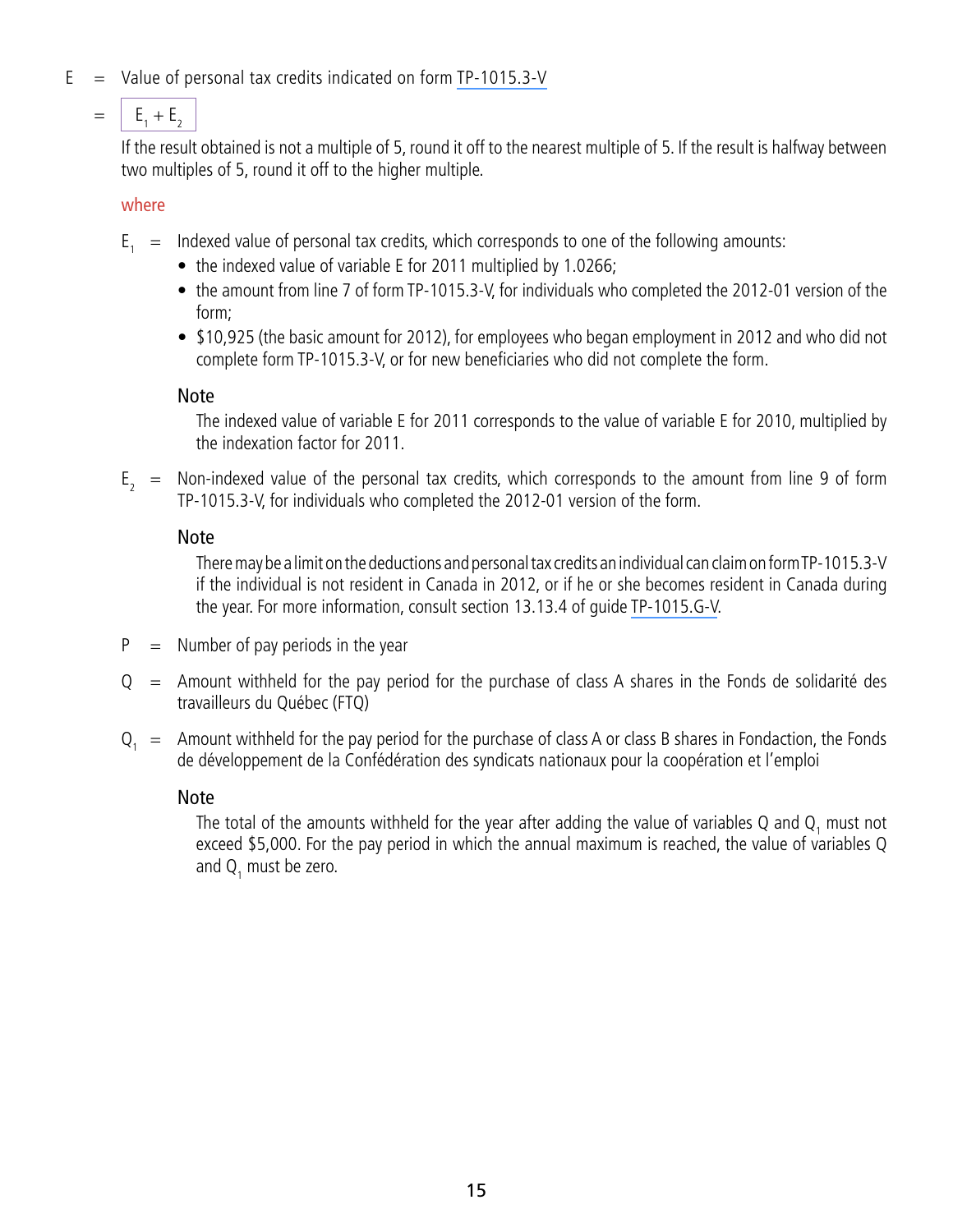# Step 3 **Calculating the income tax to be withheld for the pay period**

 $A =$  Income tax to be withheld for the pay period

 $=$   $|(Y / P)| + L$ **マ** 

If the result is negative, enter 0.

#### where

- $Y =$  Income tax for the year
- $P =$  Number of pay periods in the year
- $L =$  Additional source deduction of income tax requested by the individual on form [TP-1017-V,](http://www.revenu.gouv.qc.ca/en/sepf/formulaires/tp/tp-1017.aspx) source deduction of income tax requested by a fisher on form [TP-1015.N-V,](http://www.revenu.gouv.qc.ca/en/sepf/formulaires/tp/tp-1015_n.aspx) or amount indicated on line 11 of form [TP-1015.3-V,](http://www.revenu.gouv.qc.ca/en/sepf/formulaires/tp/tp-1015_3.aspx) for the pay period

#### **Example: Calculating income tax withholdings for regular payments**

Pierre is an employee who earns a gross annual salary of \$52,000 and is paid weekly (\$1,000 per week). He contributes \$70 per week, or \$3,640 for the year, to an RPP. The amount indicated on line 10 of Pierre's [TP-1015.3-V](http://www.revenu.gouv.qc.ca/en/sepf/formulaires/tp/tp-1015_3.aspx) form is \$21,830. On January 3, Pierre purchases \$2,000 in shares of the Fonds de solidarité des travailleurs du Québec (FTQ) and \$3,000 in shares of Fondaction, the Fonds de développement de la Confédération des syndicats nationaux pour la coopération et l'emploi, payable over the first 20 pay periods in the year.

For the first 20 pay periods in the year, the income tax withholdings are calculated as follows:

#### Step 1

- $I =$  Annual taxable income
	- $=$  P x (G F H) J J<sub>1</sub>
	- $= 52 \times (\$1,000.00 \$70.00 \$20.67) \$0.00 \$0.00$
	- $= 52 \times (15909.33) 150.00 150.00$
	- $=$  \$47,285.16 \$0.00 \$0.00
	- $=$  \$47,285.16

#### Step 2

- $Y =$  Income tax for the year
	- $=$   $(T \times I) K K_1 (0.20 \times E) (0.15 \times P \times Q) (0.25 \times P \times Q_1)$
	- $= (0.20 \times $47,285.16) $1,604 $0.00 (0.20 \times $21,830.00) (0.15 \times 52 \times $100.00) (0.25 \times 52 \times $150.00)$
	- $=$  \$9,457.03 \$1,604 \$0.00 \$4,366 \$780 \$1,950
	- $=$  \$7,853.03 \$4,366 \$780 \$1,950
	- $=$  \$757.03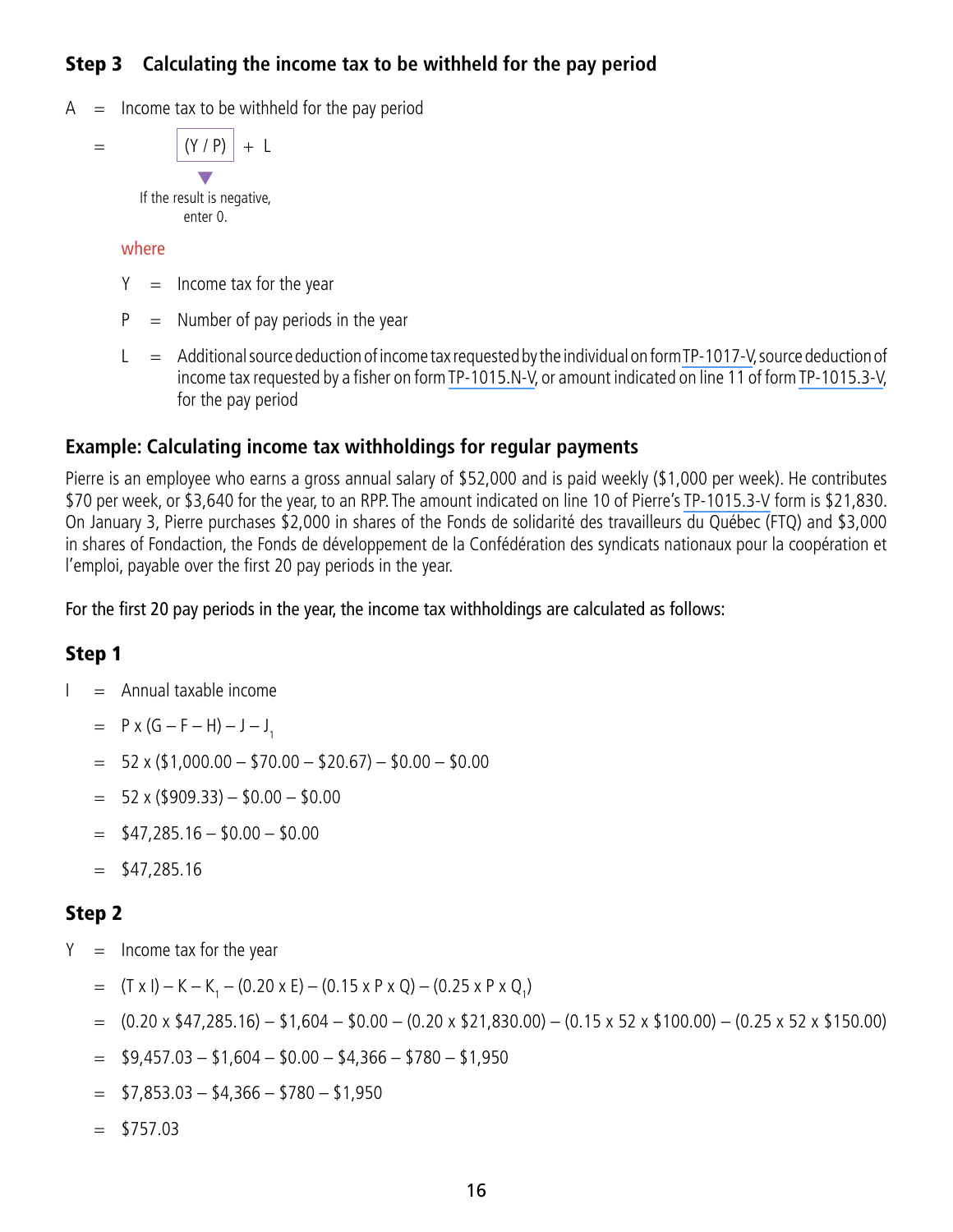# Step 3

- $A =$  Income tax to be withheld for the pay period
	- $= (Y / P) + L$
	- $=$  (\$757.03 / 52) + \$0.00
	- $=$  \$14.56

For the 32 pay periods remaining in the year, the income tax withholdings are calculated as follows:

# Step 1

- $I =$  Annual taxable income
	- $=$  P x (G F H) J J<sub>1</sub>
	- $= 52 \times (\$1,000.00 \$70.00 \$20.67) \$0.00 \$0.00$
	- $= 52 \times (\$909.33) \$0.00 \$0.00$
	- $=$  \$47,285.16 \$0.00 \$0.00
	- $=$  \$47,285.16

# Step 2

- $Y =$  Income tax for the year
	- $=$  (T x I) K K<sub>1</sub> (0.20 x E) (0.15 x P x Q) (0.25 x P x Q<sub>1</sub>)
	- $= (0.20 \times $47,285.16) $1,604 $0.00 (0.20 \times $21,830.00) (0.15 \times 52 \times $0.00) (0.25 \times 52 \times $0.00)$
	- $=$  \$9,457.03 \$1,604 \$0.00 \$4,366 \$0.00 \$0.00
	- $=$  \$7,853.03 \$4,366
	- $=$  \$3,487.03

# Step 3

- $A =$  Income tax to be withheld for the pay period
	- $= (Y / P) + L$
	- $=$  (\$3,487.03 / 52) + \$0.00
	- $=$  \$67.06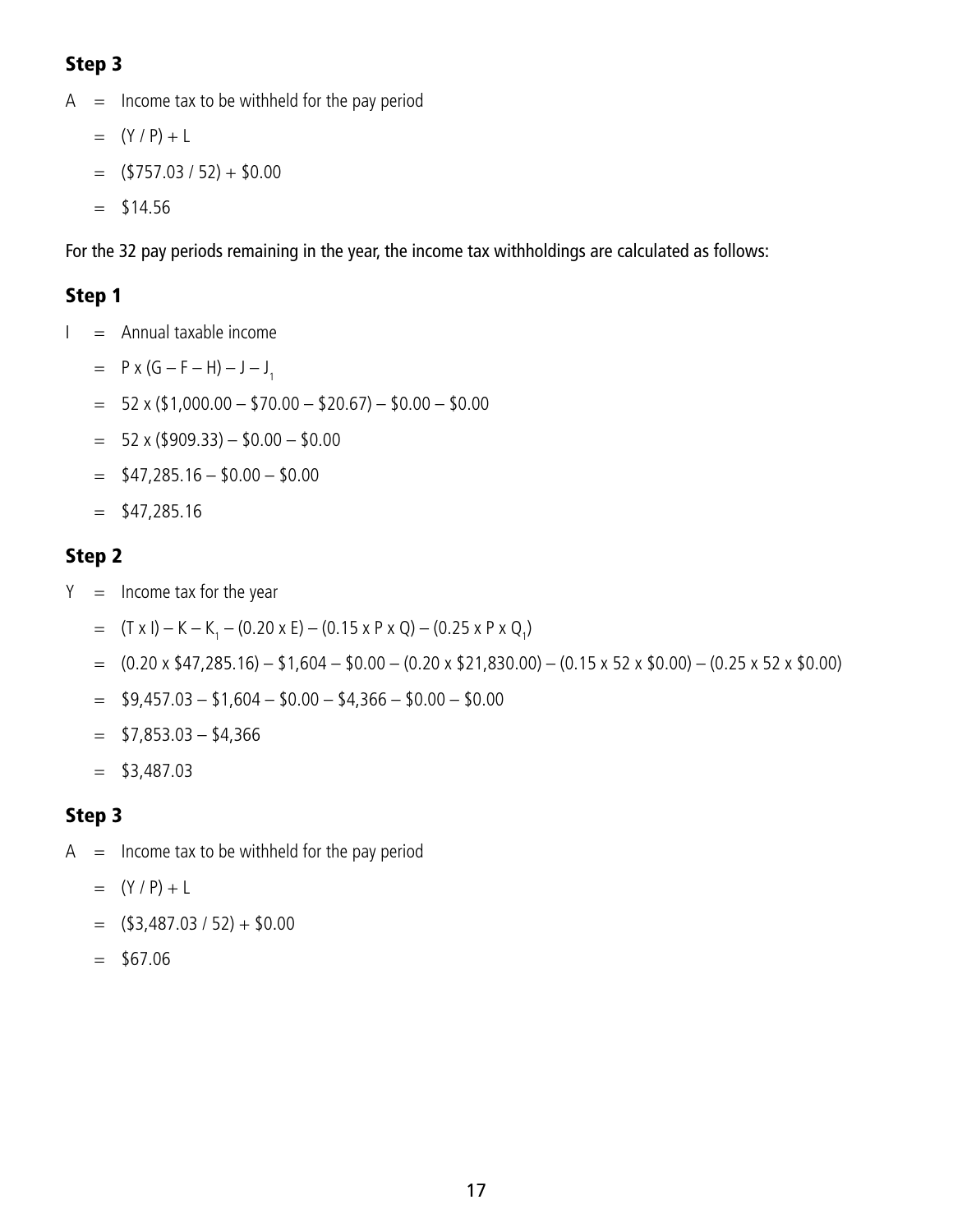#### <span id="page-17-0"></span>**3.1.2 Bonuses, retroactive pay or similar lump-sum payments**

You may use either of the following methods to calculate the income tax to be withheld from bonuses, retroactive pay or similar lump-sum payments (for example, a payment covering accumulated overtime or unused vacation time). Please note that Method 1 is more precise than Method 2.

#### Note

If the total of the employee's annual salary or wages and the amount of the lump-sum payment is not more than \$13,700, do not use these formulas. Simply withhold 8% income tax from the lump-sum payment.

Do not withhold income tax if the employee completed the 2012-01 version of form TP-1015.3-V and entered "X" on line 20 of the form.

# **Method 1**

### Step 1 **Calculating the annual taxable income**

 $\mathsf{I}_{\mathsf{I}}$  $=$  Annual taxable income accrued to the date the bonus, retroactive pay or similar lump-sum payment was paid

|  | = $(G_1 - F_1 - H_1) + [Pr X (G - F - H_2)] - J - J_1$ |
|--|--------------------------------------------------------|
|--|--------------------------------------------------------|

- $G_1 =$  Total of the amounts included in variable G below, accrued to the date the bonus, retroactive pay or similar lump-sum payment was paid
- $F_1 =$  Total of the amounts included in variable F below, accrued to the date the bonus, retroactive pay or similar lump-sum payment was paid
- $H_1 =$  Total of the amounts included in variable H in section 3.1.1, accrued to the date the bonus, retroactive pay or similar lump-sum payment was paid
- $Pr =$  Number of pay periods remaining in the year
- $G =$  Gross remuneration subject to source deductions of income tax for the pay period. Do not include bonuses, retroactive pay or similar lump-sum payments.
- $F =$  Total of the following amounts for the pay period:
	- amounts withheld as contributions to an RPP:
	- amounts withheld as contributions to an RRSP;
	- amounts withheld as contributions paid under a retirement compensation arrangement;
	- the deduction respecting the CIP, that is, 125% of the amount withheld from the employee's remuneration for the purchase of preferred shares qualifying under the CIP;
	- the travel deduction for residents of designated remote areas;
	- the security option deduction;
	- the portion of the remuneration that gives entitlement to one of the following deductions:
		- the deduction for employment income situated on a reserve or premises,
		- the deduction for employment income earned on a vessel,
		- the deduction for IFC employees,
		- the deduction for foreign specialists,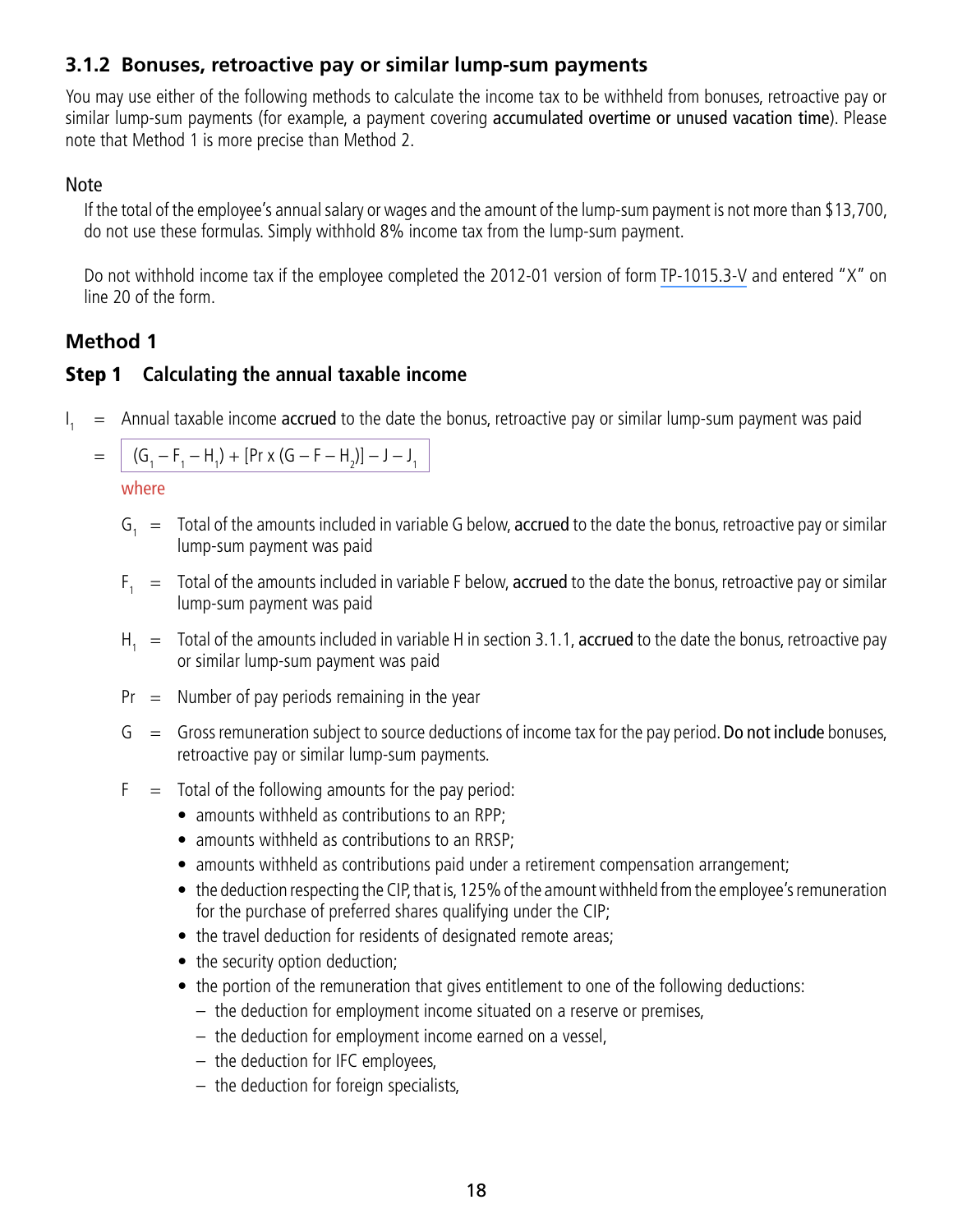- the deduction for foreign researchers,
- the deduction for foreign researchers on a post-doctoral internship,
- the deduction for foreign experts,
- the deduction for foreign professors,
- the deduction for foreign producers or foreign individuals holding a key position in a foreign production filmed in Québec,
- the deduction for foreign farm workers,
- the Canadian Forces personnel and police deduction.
- $H<sub>2</sub>$  = Deduction for employment income

= (0.06 x D1 ), maximum of (\$1,075 – H1 ) / P

where

$$
D_1 = \boxed{B_1 + B_2 + G_1 + D}
$$

where

- $B_1$  = Bonuses, retroactive pay or similar lump-sum payments paid since the beginning of the **year** (excluding variable B<sub>2</sub>) (see note below)
- $B<sub>2</sub>$  = Bonuses, retroactive pay or similar lump-sum payments paid during the pay period (see note below)
- $G_1$  = Total of the amounts included in variable G, accrued to the date the bonus, retroactive pay or similar lump-sum payment was paid
- $D =$  Gross salary or wages subject to source deductions of income tax for the pay period. Do not include bonuses, retroactive pay or similar lump-sum payments.

#### Note

If you took into account an amount included in variable F in calculating the income tax to be withheld from bonuses, retroactive pay or similar lump-sum payments paid since the beginning of the year (variable  $B_1$ ), including those paid during the pay period (variable  $B_2$ ), you must reduce variables  $B_1$  and  $B_2$  accordingly.

- $H_1$  = Total of the amounts included in variable H in section 3.1.1, accrued to the date the bonus, retroactive pay or similar lump-sum payment was paid
- $P =$  Number of pay periods in the year
- $J =$  Deductions indicated on line 19 of form [TP-1015.3-V.](http://www.revenu.gouv.qc.ca/en/sepf/formulaires/tp/tp-1015_3.aspx) If the value of J is determined after the first pay period in the year, it is instead equal to the result of the following calculation:

$$
= \int (P \times J_3) / Pr
$$

- $P =$  Number of pay periods in the year
- $\int_{\gamma}$  $=$  Deductions indicated on line 19 of form [TP-1015.3-V](http://www.revenu.gouv.qc.ca/en/sepf/formulaires/tp/tp-1015_3.aspx) after the first pay period in the year
- $Pr =$  Number of pay periods remaining in the year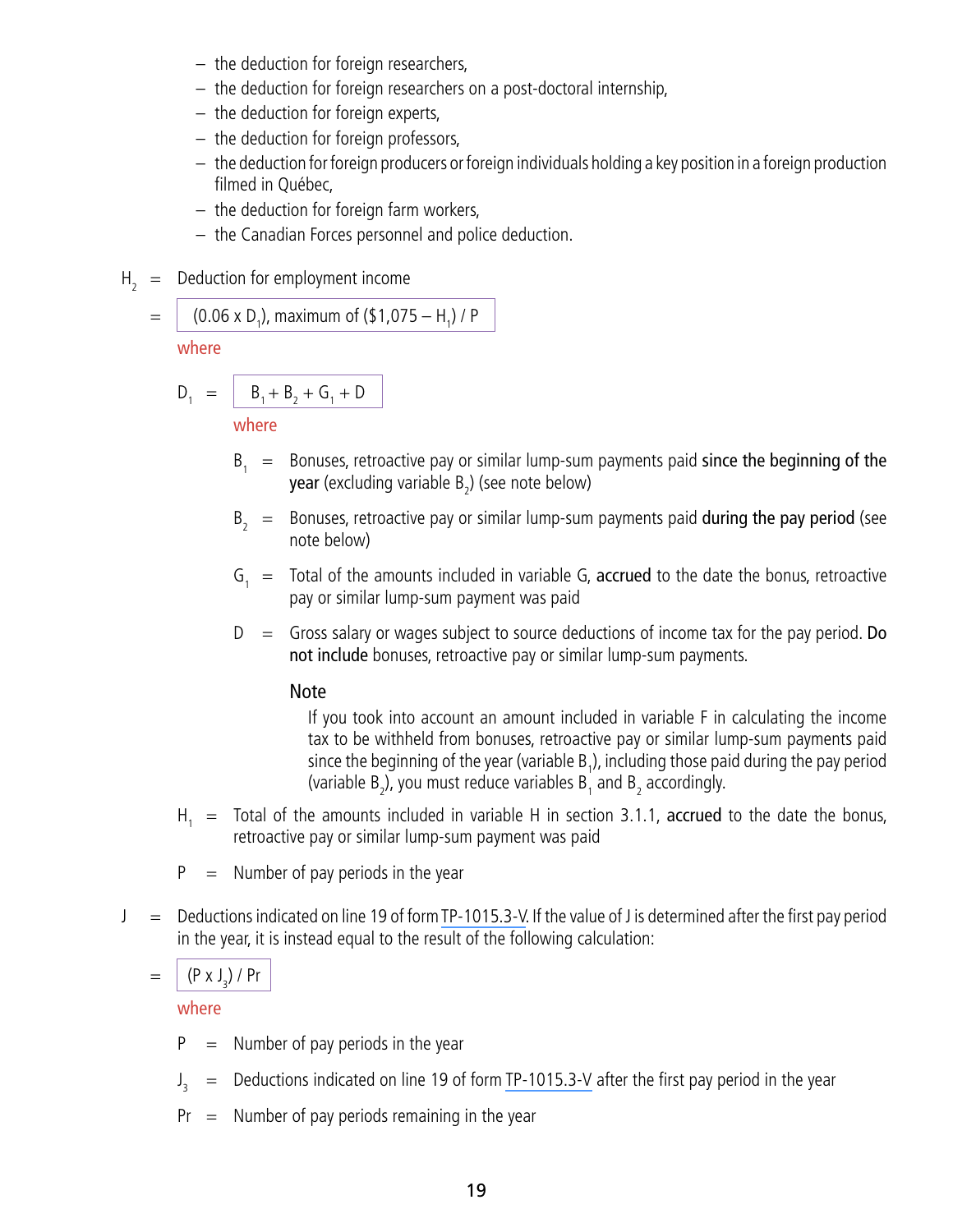$J_1$  = Annual deductions that we authorized after the individual completed form [TP-1016-V](http://www.revenu.gouv.qc.ca/en/sepf/formulaires/tp/tp-1016.aspx). If the value of  $J_1$  is determined after the first pay period in the year, it is instead equal to the result of the following calculation:

 $= | (P \times J_2) / Pr$ 

where

- $P =$  Number of pay periods in the year
- $J_2$  = Deductions that we authorized after the first pay period in the year
- $Pr =$  Number of pay periods remaining in the year

#### Step 2 **Calculating the income tax for the year**

 $Y_1$  = Income tax for the year on the remuneration included in variable B<sub>1</sub>

$$
= | [T \times (I_1 + B_1)] - K - K_1 - (0.20 \times E) - (0.15 \times P \times Q) - (0.25 \times P \times Q_1)
$$

 $Y_2$  = Income tax for the year on the remuneration included in variables B<sub>1</sub> and B<sub>2</sub>

|  | = $[T x (l1 + B1 + B2)] - K - K1 - (0.20 x E) - (0.15 x P x Q) - (0.25 x P x Q1)$ |
|--|-----------------------------------------------------------------------------------|
|--|-----------------------------------------------------------------------------------|

#### Note

In calculating variable Y<sub>1</sub>, you must determine the income tax rate (variable T) according to the result obtained when you add variables I<sub>1</sub> and B<sub>1</sub>. For example, if variable I<sub>1</sub> equals \$50,000 and variable B<sub>1</sub> equals \$5,000, the income tax rate (variable T) is the rate applicable to taxable income of \$55,000 (\$50,000 + \$5,000), that is, 20%.

In calculating variable Y<sub>2</sub>, you must determine the income tax rate (variable T) according to the result obtained when you add variables  $I_1$ ,  $B_1$  and  $B_2$ .

#### where

 $T =$  Income tax rate applicable to the bracket of annual taxable income

| Annual taxable income (I) |              | Income         |              |
|---------------------------|--------------|----------------|--------------|
| Over                      | But not over | tax rate $(T)$ | Constant (K) |
| \$0                       | \$40,100     | 16%            | 50           |
| \$40,100                  | \$80,200     | 20%            | \$1,604      |
| \$80,200                  |              | 24%            | \$4,812      |

- $I_1$  = Annual taxable income accrued to the date the bonus, retroactive pay or similar lump-sum payment was paid
- $B<sub>1</sub>$  = Bonuses, retroactive pay or similar lump-sum payments paid since the beginning of the year (excluding variable  $B_2$ ) (see note below)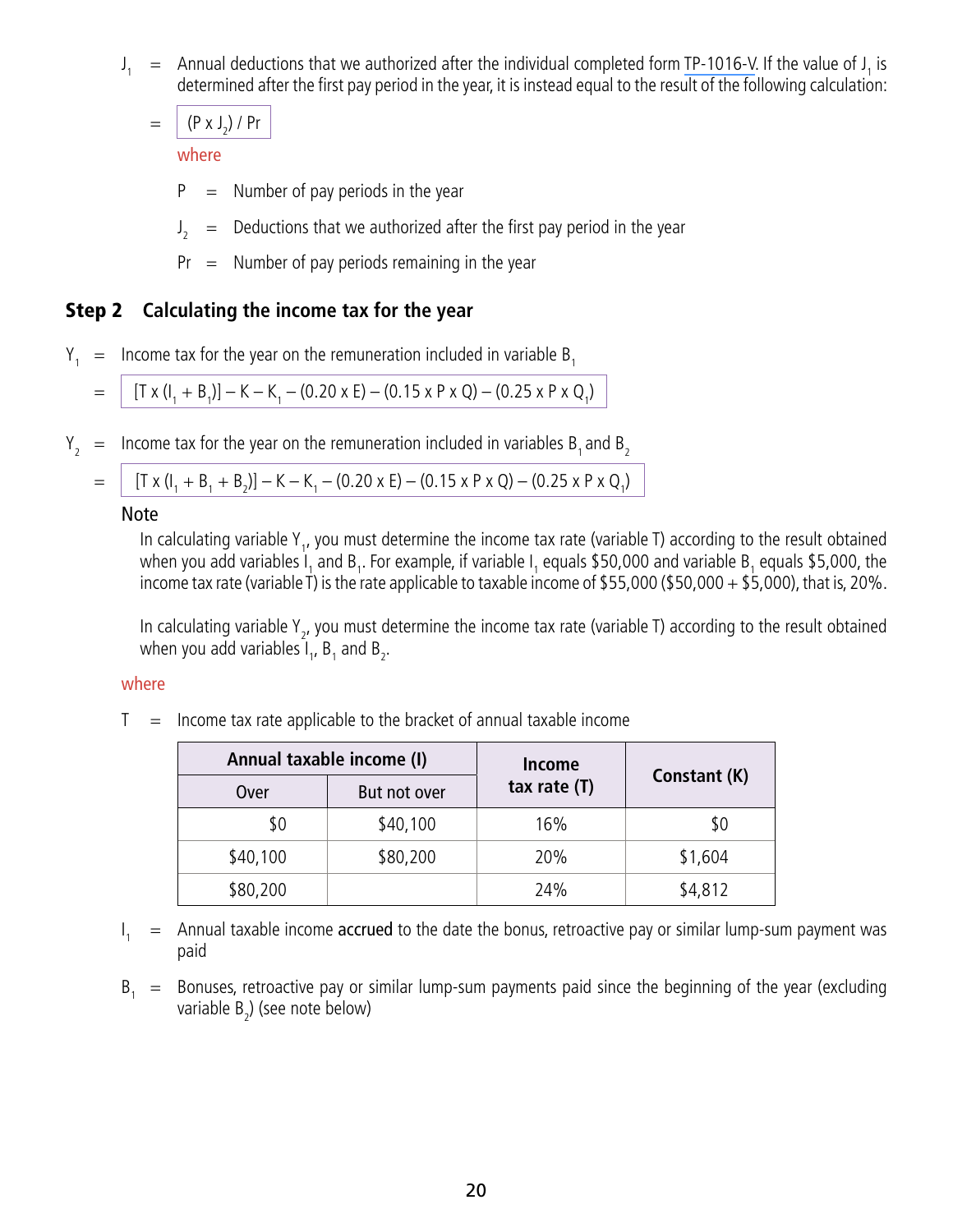$B<sub>2</sub>$  = Bonuses, retroactive pay or similar lump-sum payments paid during the pay period (see note below)

Note

If you took into account an amount included in variable F in calculating the income tax to be withheld from bonuses, retroactive pay or similar lump-sum payments paid since the beginning of the year (variable B<sub>1</sub>), including those paid during the pay period (variable B<sub>2</sub>), you must reduce variables B<sub>1</sub> and B<sub>2</sub> accordingly.

- $K =$  Constant applicable for the adjustment of the income tax rate on the basis of the annual taxable income
- $K<sub>1</sub>$  = Non-refundable tax credits that we authorized for the year after the individual completed form [TP-1016-V](http://www.revenu.gouv.qc.ca/en/sepf/formulaires/tp/tp-1016.aspx) (for example, the tax credit for charitable donations). If the value of  $K_{\frac{1}{2}}$  is determined after the first pay period in the year, it is instead equal to the result of the following calculation:

 $= | (P \times K_2) / P r$ 

where

- $P =$  Number of pay periods in the year
- $K<sub>2</sub>$  = Non-refundable tax credits that we authorized after the first pay period in the year
- $Pr =$  Number of pay periods remaining in the year
- $E =$  Value of personal tax credits indicated on form [TP-1015.3-V](http://www.revenu.gouv.qc.ca/en/sepf/formulaires/tp/tp-1015_3.aspx)

 $= |E_1 + E_2|$ 

If the result obtained is not a multiple of 5, round it off to the nearest multiple of 5. If the result is halfway between two multiples of 5, round it off to the higher multiple.

#### where

- $E_1$  = Indexed value of personal tax credits, which corresponds to one of the following amounts:
	- the indexed value of variable E for 2011 multiplied by 1.0266;
	- the amount from line 7 of form TP-1015.3-V, for individuals who completed the 2012-01 version of the form;
	- \$10,925 (the basic amount for 2012), for employees who began employment in 2012 and who did not complete form TP-1015.3-V, or for new beneficiaries who did not complete the form.

#### Note

The indexed value of variable E for 2011 corresponds to the value of variable E for 2010, multiplied by the indexation factor for 2011.

 $E<sub>2</sub>$  = Non-indexed value of the personal tax credits, which corresponds to the amount from line 9 of form TP-1015.3-V, for individuals who completed the 2012-01 version of the form.

#### Note

There may be a limit on the deductions and personal tax credits an individual can claim on form TP-1015.3-V if the individual is not resident in Canada in 2012, or if he or she becomes resident in Canada during the year. For more information, consult section 13.13.4 of guide [TP-1015.G-V.](http://www.revenu.gouv.qc.ca/en/sepf/formulaires/tp/tp-1015_g.aspx)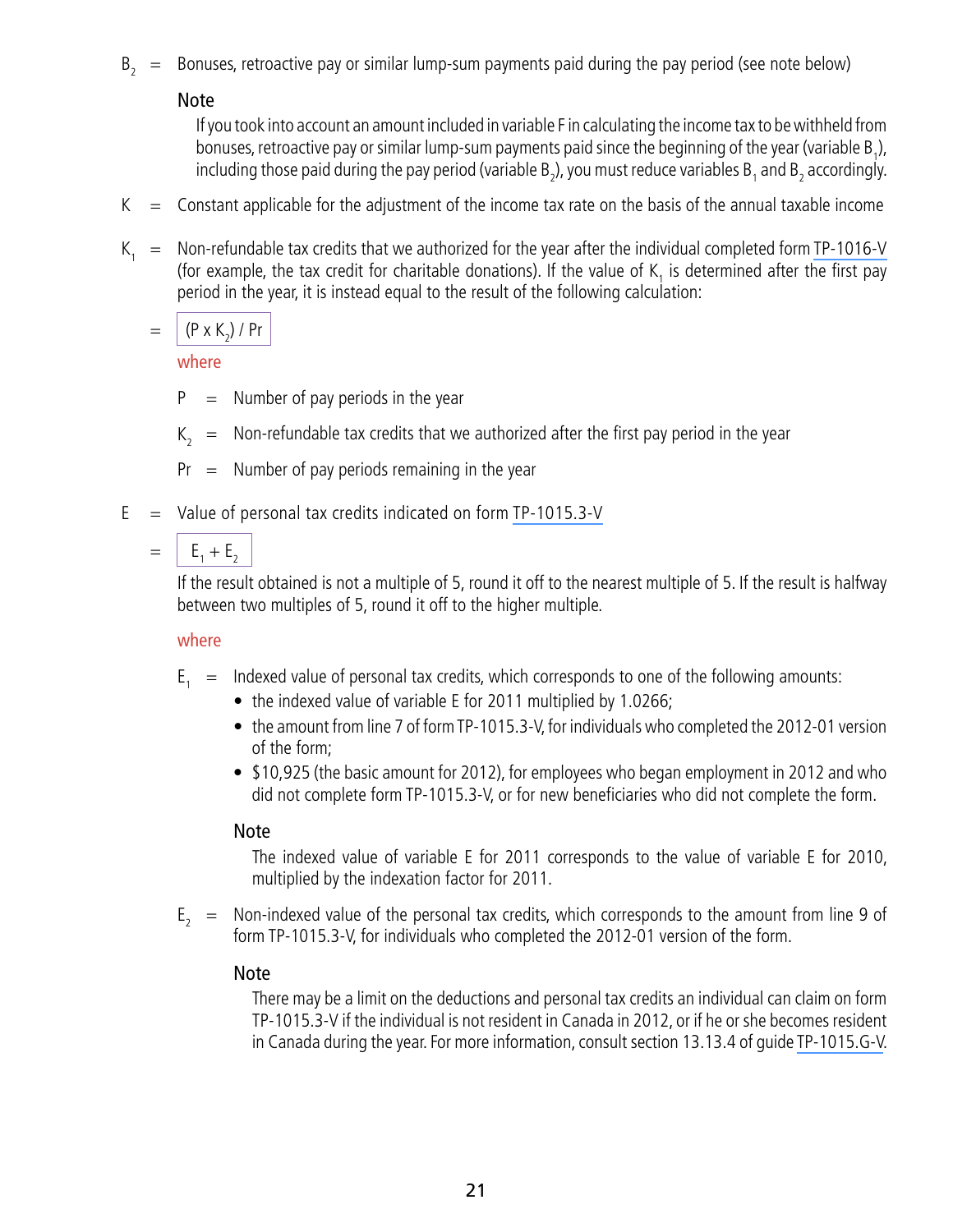- $P =$  Number of pay periods in the year
- $Q =$  Amount withheld for the pay period for the purchase of class A shares in the Fonds de solidarité des travailleurs du Québec (FTQ)
- $Q_1$  = Amount withheld for the pay period for the purchase of class A or class B shares in Fondaction, the Fonds de développement de la Confédération des syndicats nationaux pour la coopération et l'emploi

#### Note

The total of the amounts withheld for the year after adding the value of variables Q and  $Q_1$  must not exceed \$5,000. For the pay period in which the annual maximum is reached, the value of variables Q and  $Q_1$  must be zero.

# Step 3 **Calculating the income tax to be withheld for the pay period**

- $A<sub>1</sub>$  = Income tax to be withheld from a bonus, retroactive pay or similar lump-sum payment paid during the pay period
	- $= |Y_2 Y_1|$

where

- $Y_2$  = Income tax for the year on the remuneration included in variables B<sub>1</sub> and B<sub>2</sub>
- $Y_1$  = Income tax for the year on the remuneration included in variable  $B_1$

# **Method 2**

### Step 1 **Calculating the annual taxable income**

 $I =$  Annual taxable income

$$
= | [P \times (G - F - H)] + B_1 + B_2 - J - J_1
$$

- $P =$  Number of pay periods in the year
- $G =$  Gross remuneration subject to source deductions of income tax for the pay period. Do not include bonuses, retroactive pay or similar lump-sum payments.
- $F =$  Total of the following amounts for the pay period:
	- amounts withheld as contributions to an RPP;
	- amounts withheld as contributions to an RRSP;
	- amounts withheld as contributions paid under a retirement compensation arrangement;
	- the deduction respecting the CIP, that is, 125% of the amount withheld from the employee's remuneration for the purchase of preferred shares qualifying under the CIP;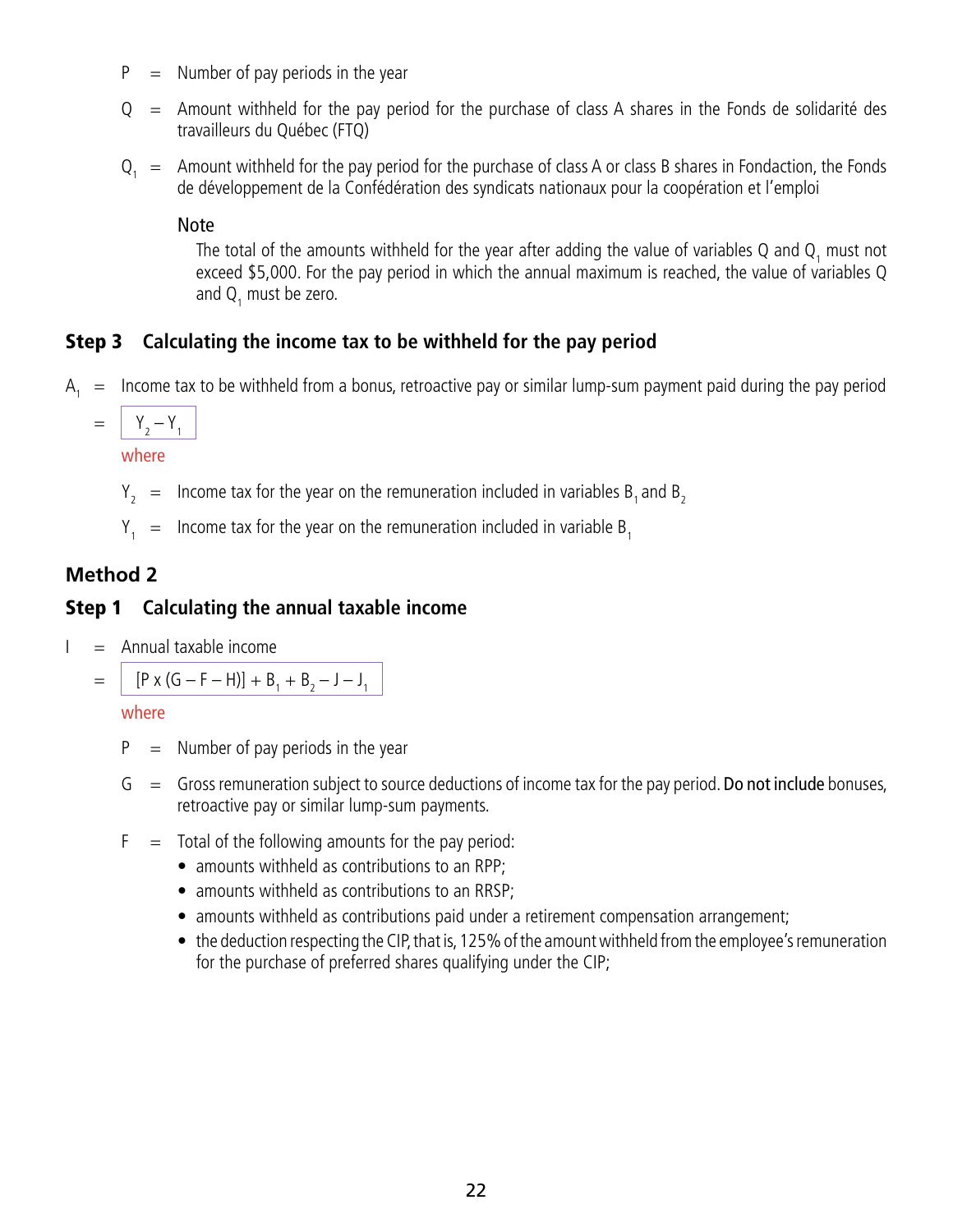- the travel deduction for residents of designated remote areas;
- the security option deduction;
- the portion of the remuneration that gives entitlement to one of the following deductions:
	- the deduction for employment income situated on a reserve or premises,
	- the deduction for employment income earned on a vessel,
	- the deduction for IFC employees,
	- the deduction for foreign specialists,
	- the deduction for foreign researchers,
	- the deduction for foreign researchers on a post-doctoral internship,
	- the deduction for foreign experts,
	- the deduction for foreign professors,
	- the deduction for foreign producers or foreign individuals holding a key position in a foreign production filmed in Québec,
	- the deduction for foreign farm workers,
	- the Canadian Forces personnel and police deduction.
- $H =$  Deduction for employment income
	- $=$   $(0.06 \times D)$ , maximum of \$1,075 / P

where

- $D =$  Gross salary or wages subject to source deductions of income tax for the pay period. Do not include bonuses, retroactive pay or similar lump-sum payments.
- $P =$  Number of pay periods in the year
- $B_1$  = Bonuses, retroactive pay or similar lump-sum payments paid since the beginning of the year (excluding variable  $B_2$ ) (see note below)
- $B<sub>2</sub>$  = Bonuses, retroactive pay or similar lump-sum payments paid during the pay period (see note below)

# Note

If you took into account an amount included in variable F in calculating the income tax to be withheld from bonuses, retroactive pay or similar lump-sum payments paid since the beginning of the year (variable B<sub>1</sub>), including those paid during the pay period (variable B<sub>2</sub>), you must reduce variables B<sub>1</sub> and B<sub>2</sub> accordingly.

 $J =$  Deductions indicated on line 19 of form [TP-1015.3-V.](http://www.revenu.gouv.qc.ca/en/sepf/formulaires/tp/tp-1015_3.aspx) If the value of J is determined after the first pay period in the year, it is instead equal to the result of the following calculation:

 $= | (P \times J_3) / Pr$ 

- $P =$  Number of pay periods in the year
- $J_3$  = Deductions indicated on line 19 of form [TP-1015.3-V](http://www.revenu.gouv.qc.ca/en/sepf/formulaires/tp/tp-1015_3.aspx) after the first pay period in the year
- $Pr =$  Number of pay periods remaining in the year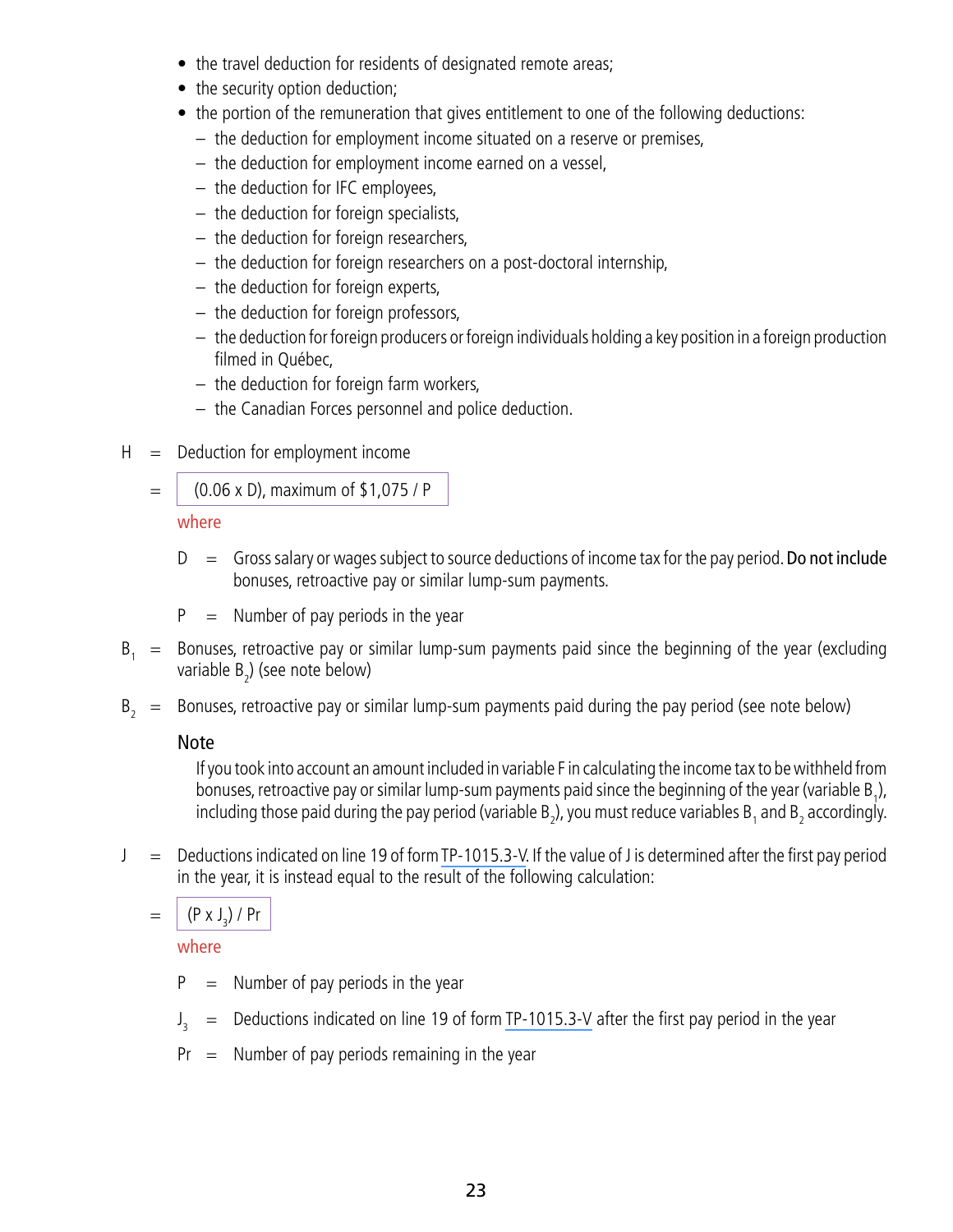$J_1$  = Annual deductions that we authorized after the individual completed form [TP-1016-V](http://www.revenu.gouv.qc.ca/en/sepf/formulaires/tp/tp-1016.aspx). If the value of  $J_1$  is determined after the first pay period in the year, it is instead equal to the result of the following calculation:

 $= | (P \times J_2) / Pr$ 

where

- $P =$  Number of pay periods in the year
- $J_2$  = Deductions that we authorized after the first pay period in the year
- $Pr =$  Number of pay periods remaining in the year

# Step 2 **Calculating the Québec income tax to be withheld for the pay period**

 $A = Q$ uébec income tax to be withheld from a bonus, retroactive pay or similar lump-sum payment paid during the pay period

$$
= | \quad \text{Tx B}_{2}
$$

where

 $T =$  Income tax rate applicable to the bracket of annual taxable income

| Annual taxable income (I) |              | Income         |              |
|---------------------------|--------------|----------------|--------------|
| Over                      | But not over | tax rate $(T)$ | Constant (K) |
| \$0                       | \$40,100     | 16%            | \$0          |
| \$40,100                  | \$80,200     | 20%            | \$1,604      |
| \$80,200                  |              | 24%            | \$4,812      |

 $B<sub>2</sub>$  = Bonuses, retroactive pay or similar lump-sum payments paid during the pay period (see note below)

#### Note

If you took into account an amount included in variable F in calculating the income tax to be withheld from bonuses, retroactive pay or similar lump-sum payments paid during the pay period (variable  $B_2$ ), you must reduce variable  $\mathsf{B}_2^{}$  accordingly.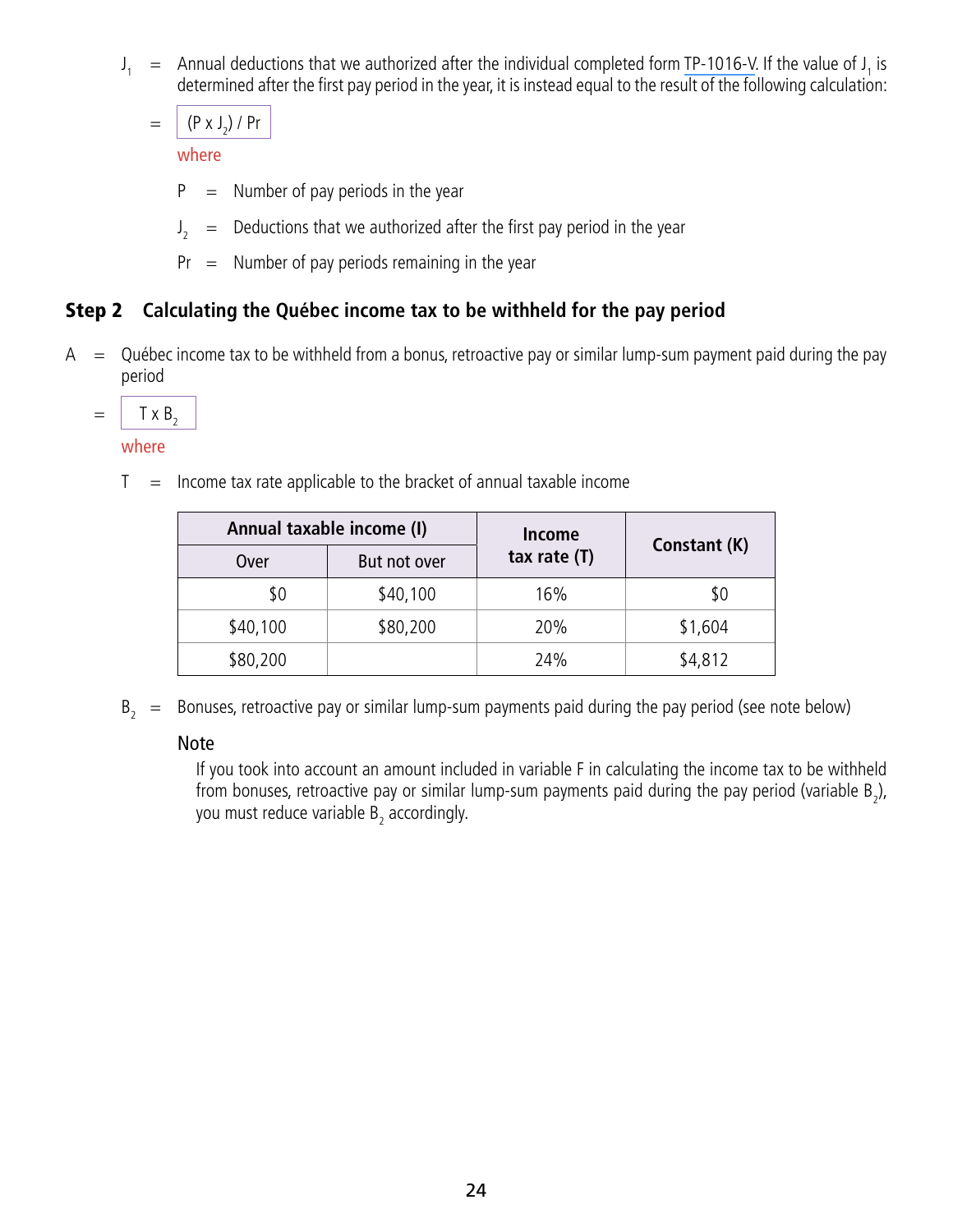#### <span id="page-24-0"></span>**Example: Calculating income tax withholdings from retroactive pay (Method 2)**

Tom, an employee whose gross salary is \$800 per week, contributes \$25 per week to an RPP. His employer withholds \$73.21 in income tax from the salary paid each pay period.

During one pay period, Tom receives retroactive pay of \$4,000 in addition to his salary. During that pay period, Tom's RPP contribution is increased to \$165, of which \$140 relates to the retroactive pay.

# Step 1

- $I =$  Annual taxable income
	- $= [P \times (G F H)] + B_1 + B_2 J J_1$
	- $=$  [52 x (\$800.00 \$25.00 \$20.67)] + \$0.00 + (\$4,000.00 \$140.00) \$0.00 \$0.00
	- $=$  52 x (\$754.33) + \$0.00 + \$3,860.00 \$0.00 \$0.00
	- $=$  \$39,225.16 + \$0.00 + \$3,860.00 \$0.00 \$0.00
	- $=$  \$43,085.16

# Step 2

 $A<sub>2</sub>$  = Income tax withholding from the retroactive pay paid during the pay period

- $=$  T x B<sub>2</sub>
- $= 0.20 \times $3,860.00$
- $=$  \$772.00

The **total** income tax withholding for the pay period is \$845.21, that is, the income tax withholding from his retroactive pay (\$772.00) plus the income tax withholding from his salary (\$73.21).

# **3.2 Calculating income tax withholdings on a cumulative-averaging basis**

You must use one of the following methods to calculate source deductions of income tax for employees whose remuneration varies (for example, employees who earn commissions).

Either of the following methods may be used to calculate income tax on bonuses, retroactive pay or similar lump-sum payments (for example, a payment covering accumulated overtime or unused vacation time). Under Method 1, the Québec income tax to be withheld from such an amount is spread out over the pay periods remaining in the year. Under Method 2, the total amount of Québec income tax applicable to such an amount is withheld for the pay period concerned.

#### Note

If the total of the employee's annual salary or wages and the lump-sum payment is not more than \$13,700, do not use these formulas. Simply withhold 8% income tax from the lump-sum payment. Do not withhold income tax if the employee completed the 2012-01 version of form [TP-1015.3-V](http://www.revenu.gouv.qc.ca/en/sepf/formulaires/tp/tp-1015_3.aspx) and entered "X" on line 20 of the form.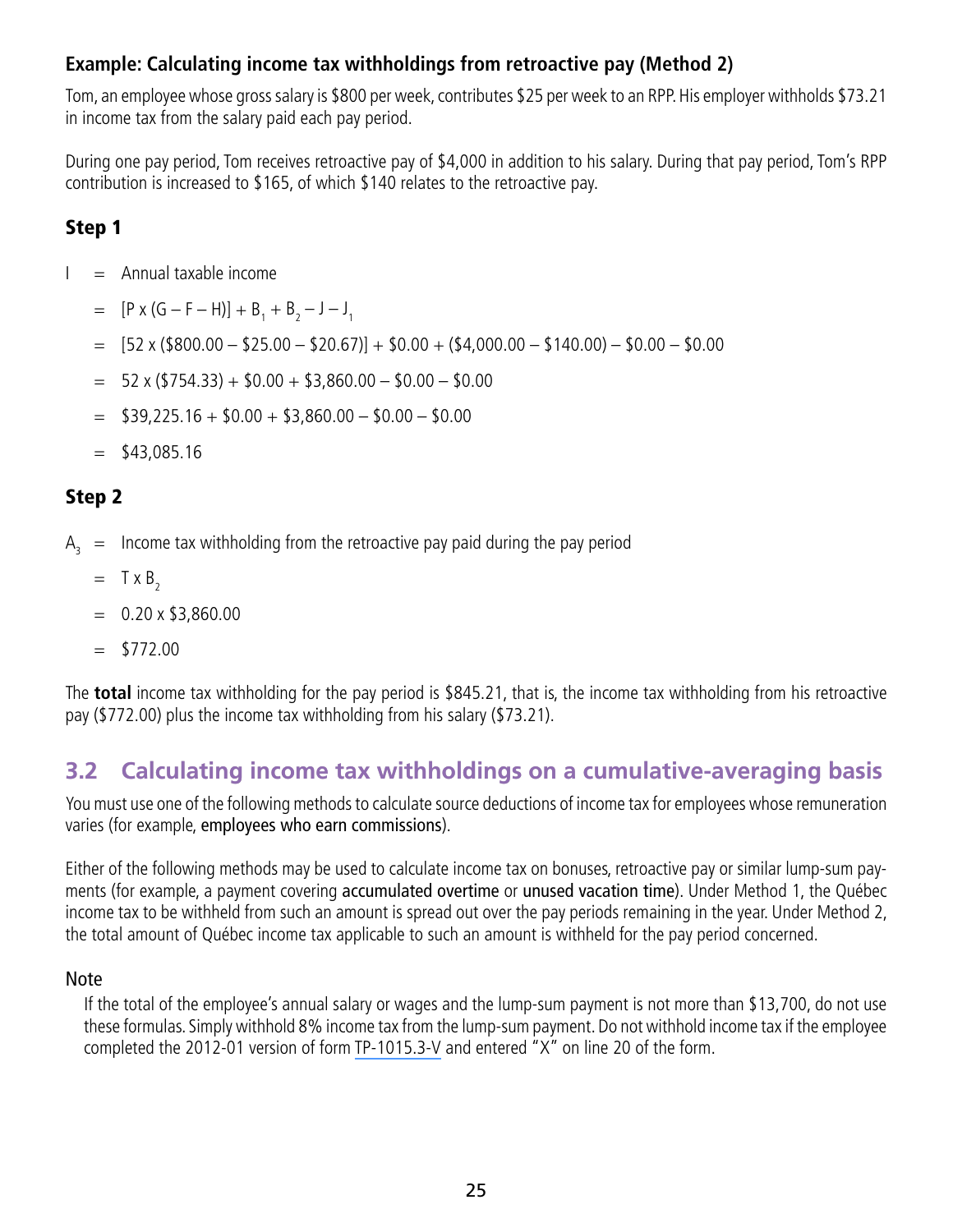#### <span id="page-25-0"></span>**3.2.1 Method 1**

# Step 1 **Calculating the annual taxable income**

 $I =$  Annual taxable income

$$
= \frac{[S_1 \times (G - F - H)] + B - J - J_1}{\sqrt{2 + 2J + K^2}}
$$

If the result is negative, enter 0.

#### where

 $S_1$  = Annualization factor (the number of pay periods in the year, divided by the number corresponding to the current pay period)

#### **Examples**

|                   | $52$ pp | $26$ pp | $24$ pp |
|-------------------|---------|---------|---------|
| First pay period  | 52/1    | 26/1    | 24/1    |
| Second pay period | 52/2    | 26/2    | 24/2    |
| Last pay period   | 52/52   | 26/26   | 24/24   |

- $G =$  Gross remuneration subject to source deductions of income tax for the pay period, plus the total gross remuneration since the beginning of the year (excluding variable B)
- $F =$  Total of the following amounts taken into account since the beginning of the year (including the pay period):
	- amounts withheld as contributions to an RPP;
	- amounts withheld as contributions to an RRSP;
	- amounts withheld as contributions paid under a retirement compensation arrangement;
	- the deduction respecting the CIP, that is, 125% of the amount withheld from the employee's remuneration for the purchase of preferred shares qualifying under the CIP;
	- the travel deduction for residents of designated remote areas;
	- the security option deduction;
	- the portion of the remuneration that gives entitlement to one of the following deductions:
		- the deduction for employment income situated on a reserve or premises,
		- the deduction for employment income earned on a vessel,
		- the deduction for IFC employees,
		- the deduction for foreign specialists,
		- the deduction for foreign researchers,
		- the deduction for foreign researchers on a post-doctoral internship,
		- the deduction for foreign experts,
		- the deduction for foreign professors,
		- the deduction for foreign producers or foreign individuals holding a key position in a foreign production filmed in Québec,
		- the deduction for foreign farm workers,
		- the Canadian Forces personnel and police deduction.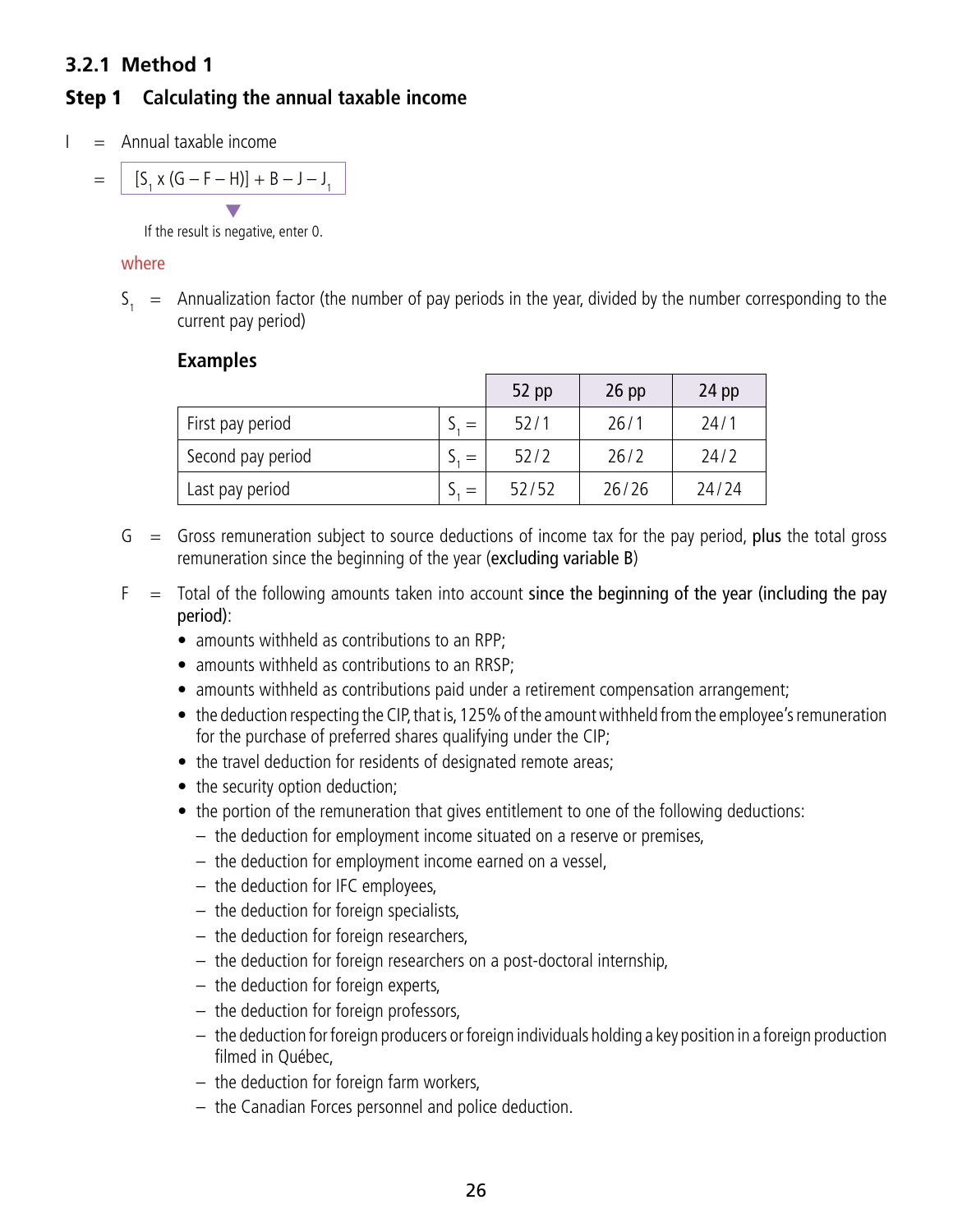- $H =$  Deduction for employment income
	- $=$  (0.06 x D), maximum of \$1,075 / S<sub>1</sub>

where

- $D =$  Gross salary or wages subject to source deductions of income tax for the pay period, plus the total gross salary or wages since the beginning of the year (including variable B)
- $S_1$  = Annualization factor (the number of pay periods in the year, divided by the number corresponding to the current pay period)
- $B =$  Bonuses, retroactive pay or similar lump-sum payments paid during the pay period, plus those paid since the beginning of the year
- $J =$  Deductions indicated on line 19 of form [TP-1015.3-V](http://www.revenu.gouv.qc.ca/en/sepf/formulaires/tp/tp-1015_3.aspx)
- $J_1$  = Annual deductions that we authorized after the individual completed form [TP-1016-V](http://www.revenu.gouv.qc.ca/en/sepf/formulaires/tp/tp-1016.aspx)

#### Step 2 **Calculating the income tax for the year**

 $Y =$  Income tax for the year

 $=$   $($  T x I) – K – K<sub>1</sub> – (0.20 x E) – (0.15 x S<sub>1</sub> x Q) – (0.25 x S<sub>1</sub> x Q<sub>1</sub>)

#### where

 $T =$  Income tax rate applicable to the bracket of annual taxable income

|          | Annual taxable income (I) | <b>Income</b>                  |         |
|----------|---------------------------|--------------------------------|---------|
| Over     | But not over              | Constant (K)<br>tax rate $(T)$ |         |
| \$0      | \$40,100                  | 16%                            | \$0     |
| \$40,100 | \$80,200                  | 20%                            | \$1,604 |
| \$80,200 |                           | 24%                            | \$4,812 |

- $I =$  Annual taxable income
- $K =$  Constant applicable for the adjustment of the income tax rate on the basis of the annual taxable income
- $K_1$  = Non-refundable tax credits that we authorized for the year after the individual completed form [TP-1016-V](http://www.revenu.gouv.qc.ca/en/sepf/formulaires/tp/tp-1016.aspx) (for example, the tax credit for charitable donations)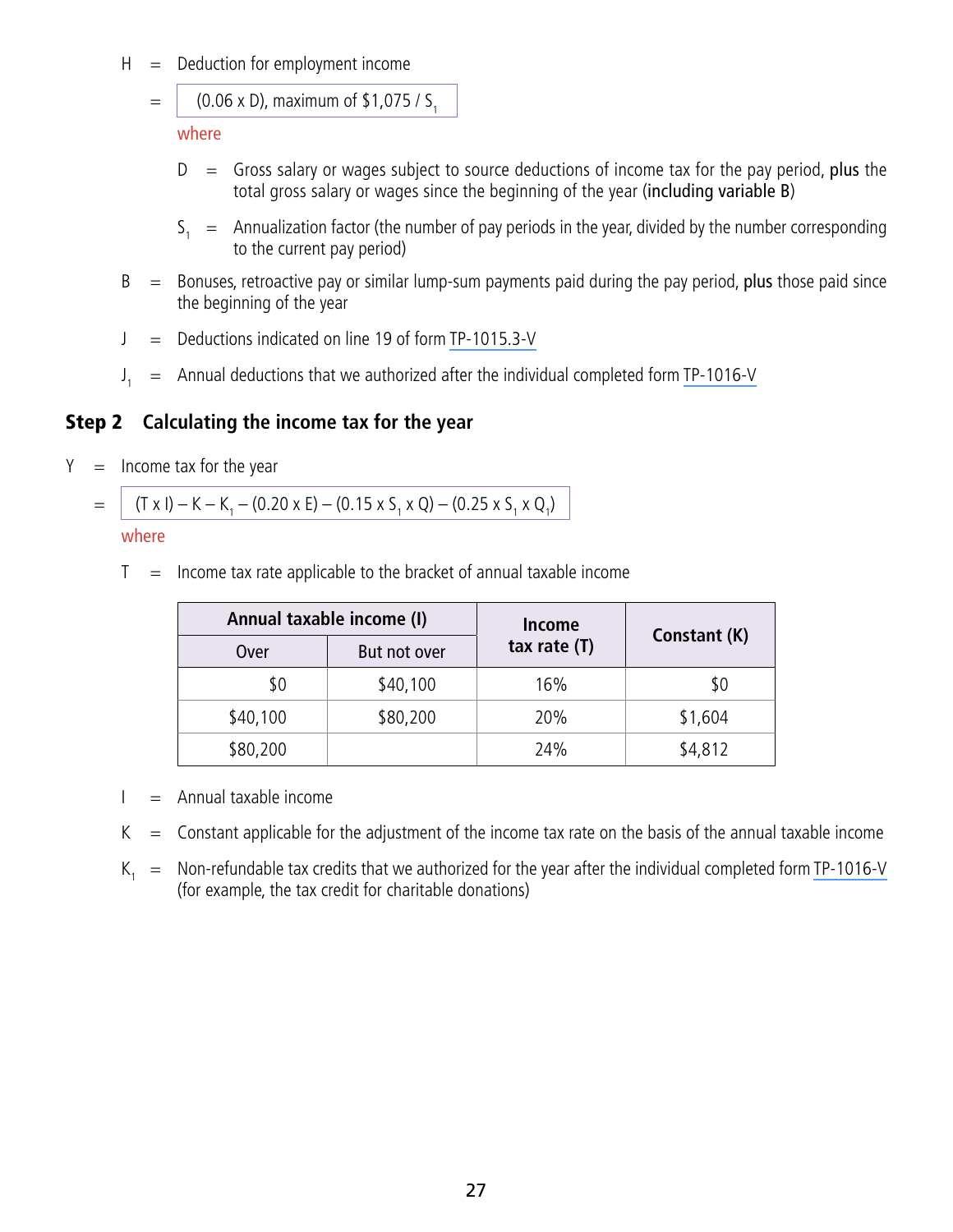$E =$  Value of personal tax credits indicated on form [TP-1015.3-V](http://www.revenu.gouv.qc.ca/en/sepf/formulaires/tp/tp-1015_3.aspx)

# $= |E_1 + E_2|$

If the result obtained is not a multiple of 5, round it off to the nearest multiple of 5. If the result is halfway between two multiples of 5, round it off to the higher multiple.

where

- $E_1$  = Indexed value of personal tax credits, which corresponds to one of the following amounts:
	- the indexed value of variable E for 2011 multiplied by 1.0266;
	- the amount from line 7 of form TP-1015.3-V, for individuals who completed the 2012-01 version of the form;
	- \$10,925 (the basic amount for 2012), for employees who began employment in 2012 and who did not complete form TP-1015.3-V, or for new beneficiaries who did not complete the form.

### Note

The indexed value of variable E for 2011 corresponds to the value of variable E for 2010, multiplied by the indexation factor for 2011.

 $E<sub>2</sub>$  = Non-indexed value of the personal tax credits, which corresponds to the amount from line 9 of form TP-1015.3-V, for individuals who completed the 2012-01 version of the form.

# Note

There may be a limit on the deductions and personal tax credits an individual can claim on form TP-1015.3-V if the individual is not resident in Canada in 2012, or if he or she becomes resident in Canada during the year. For more information, consult section 13.13.4 of guide [TP-1015.G-V.](http://www.revenu.gouv.qc.ca/en/sepf/formulaires/tp/tp-1015_g.aspx)

- $S_1$  = Annualization factor (the number of pay periods in the year, divided by the number corresponding to the current pay period)
- $Q =$  Amount withheld for the pay period for the purchase of class A shares in the Fonds de solidarité des travailleurs du Québec (FTQ) plus the amount withheld for this purpose since the beginning of the year
- $Q_1$  = Amount withheld for the pay period for the purchase of class A or class B shares in Fondaction, the Fonds de développement de la Confédération des syndicats nationaux pour la coopération et l'emploi, plus the amount withheld for this purpose since the beginning of the year

# Note

The total of the amounts withheld for the year after adding the value of variables Q and  $\mathsf{Q}_1$  must not exceed \$5,000. For the pay period in which the annual maximum is reached, the value of variables Q and  $Q_1$  must be zero.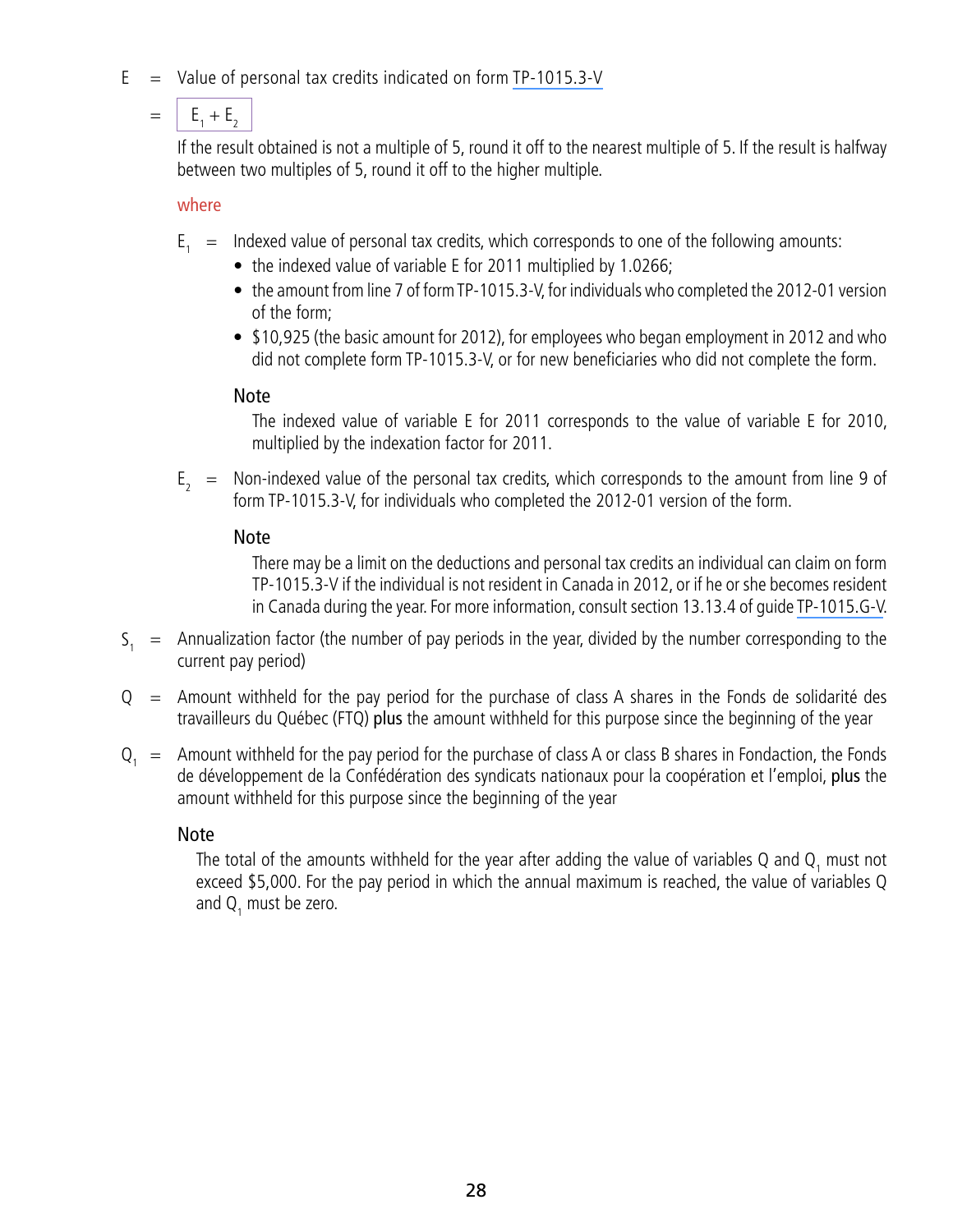# <span id="page-28-0"></span>Step 3 **Calculating the income tax to be withheld for the pay period**

 $A =$  Income tax to be withheld for the pay period

$$
= \left[ \frac{[(Y/S_1) - M]}{Y} \right] + L
$$

If the result is negative, enter 0.

#### where

- $Y =$  Income tax for the year
- $S_1$  = Annualization factor (the number of pay periods in the year, divided by the number corresponding to the current pay period)
- $M =$  Cumulative income tax withheld to the last pay period (excluding variable L)
- $L =$  Additional source deduction of income tax requested by the individual on form [TP-1017-V,](http://www.revenu.gouv.qc.ca/en/sepf/formulaires/tp/tp-1017.aspx) source deduction of income tax requested by a fisher on form [TP-1015.N-V,](http://www.revenu.gouv.qc.ca/en/sepf/formulaires/tp/tp-1015_n.aspx) or amount indicated on line 11 of form [TP-1015.3-V,](http://www.revenu.gouv.qc.ca/en/sepf/formulaires/tp/tp-1015_3.aspx) for the pay period

# **3.2.2 Method 2**

If you use Method 2, you must first determine the Québec income tax to be withheld from a bonus, retroactive pay or similar lump-sum payment that you paid during the pay period (variable A<sub>3</sub>), and **then determine** the Québec income tax to be withheld from the other remuneration paid during the pay period (variable A). You proceed this way because the amount determined for variable  $A_3$  will affect the amount determined for variable A.

# Step 1 **Calculating the annual taxable income**

 $\mathsf{I}_{\mathsf{I}}$  $=$  Annual taxable income, plus the remuneration included in variable  $B_3$ 

$$
= | [S_1 \times (G - F - H_1)] + B_3 - J - J_1 |
$$

 $\mathsf{I}_4$  $=$  Annual taxable income, plus the remuneration included in variable B<sub>4</sub>

$$
= \left[ [S_1 \times (G - F - H_2)] + B_4 - J - J_1 \right]
$$

where

 $S_1$  = Annualization factor (the number of pay periods in the year, divided by the number corresponding to the current pay period)

|                   | 52 pp | $26$ pp | $24$ pp |
|-------------------|-------|---------|---------|
| First pay period  | 52/1  | 26/1    | 24/1    |
| Second pay period | 52/2  | 26/2    | 24/2    |
| Last pay period   | 52/52 | 26/26   | 24/24   |

#### **Examples**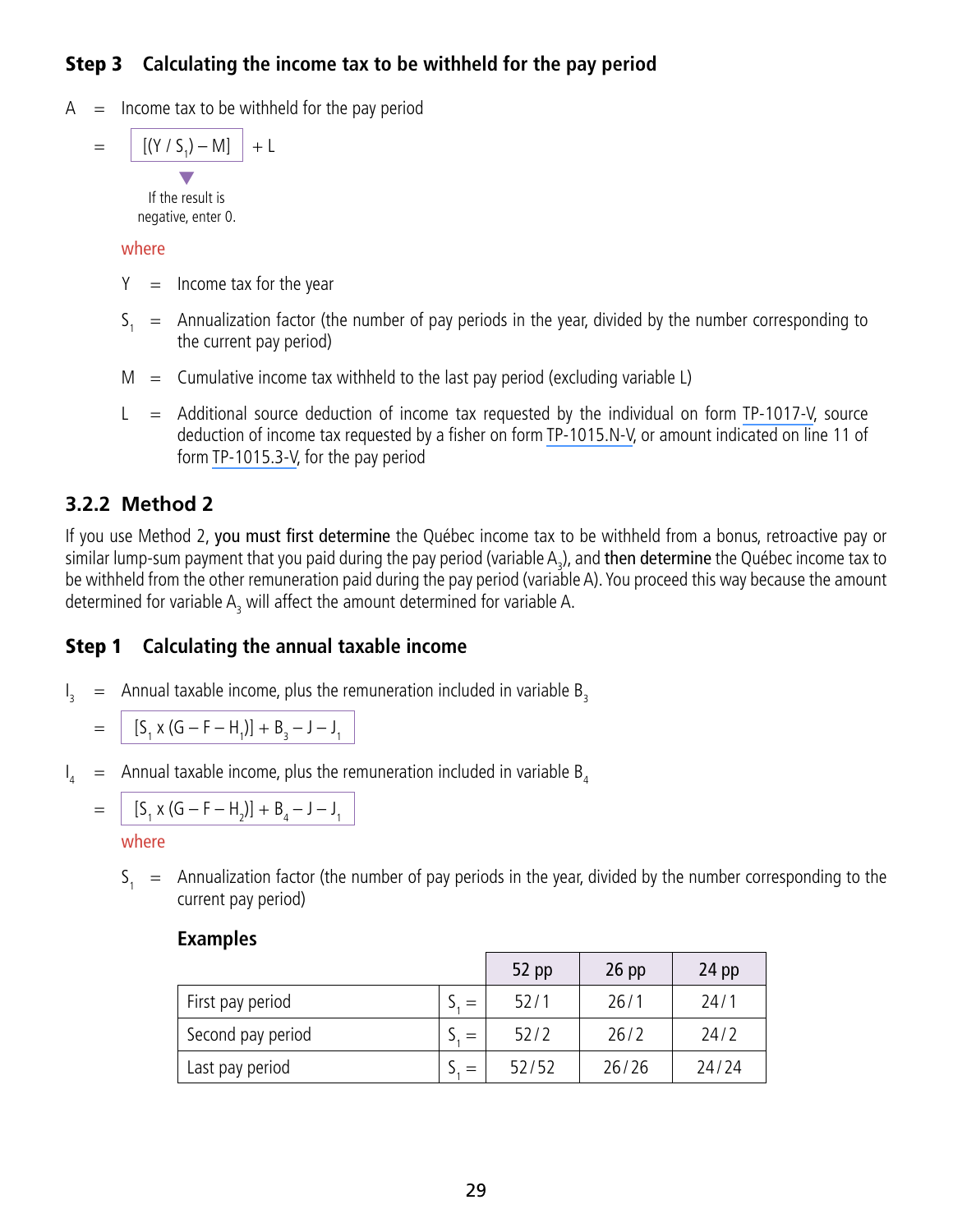- $G =$  Gross remuneration subject to source deductions of income tax for the pay period, plus the total gross remuneration since the beginning of the year (excluding variable B)
- $F =$  Total of the following amounts taken into account since the beginning of the year (including the pay period):
	- amounts withheld as contributions to an RPP;
	- amounts withheld as contributions to an RRSP;
	- amounts withheld as contributions paid under a retirement compensation arrangement;
	- the deduction respecting the CIP, that is, 125% of the amount withheld from the employee's remuneration for the purchase of preferred shares qualifying under the CIP;
	- the travel deduction for residents of designated remote areas;
	- the security option deduction;
	- the portion of the remuneration that gives entitlement to one of the following deductions:
		- the deduction for employment income situated on a reserve or premises,
		- the deduction for employment income earned on a vessel,
		- the deduction for IFC employees,
		- the deduction for foreign specialists,
		- the deduction for foreign researchers,
		- the deduction for foreign researchers on a post-doctoral internship,
		- the deduction for foreign experts,
		- the deduction for foreign professors,
		- the deduction for foreign producers or foreign individuals holding a key position in a foreign production filmed in Québec,
		- the deduction for foreign farm workers,
		- the Canadian Forces personnel and police deduction.
- $H_1$  = Deduction for employment income from the gross salary or wages and the remuneration included in variable  $B_3$ 
	- $=$  | [0.06 x (D<sub>1</sub> + B<sub>3</sub>)], maximum of \$1,075 / S<sub>1</sub>

- $D_1 = Gross salary$  or wages accrued to the date the bonus, retroactive pay or similar lump-sum payment was paid, excluding variable  $B_3$
- B<sub>3</sub> = Variable B<sub>4</sub> below **plus** the bonuses, retroactive pay or similar lump-sum payments paid during the pay period
- $S_1$  = Annualization factor (the number of pay periods in the year, divided by the number corresponding to the current pay period)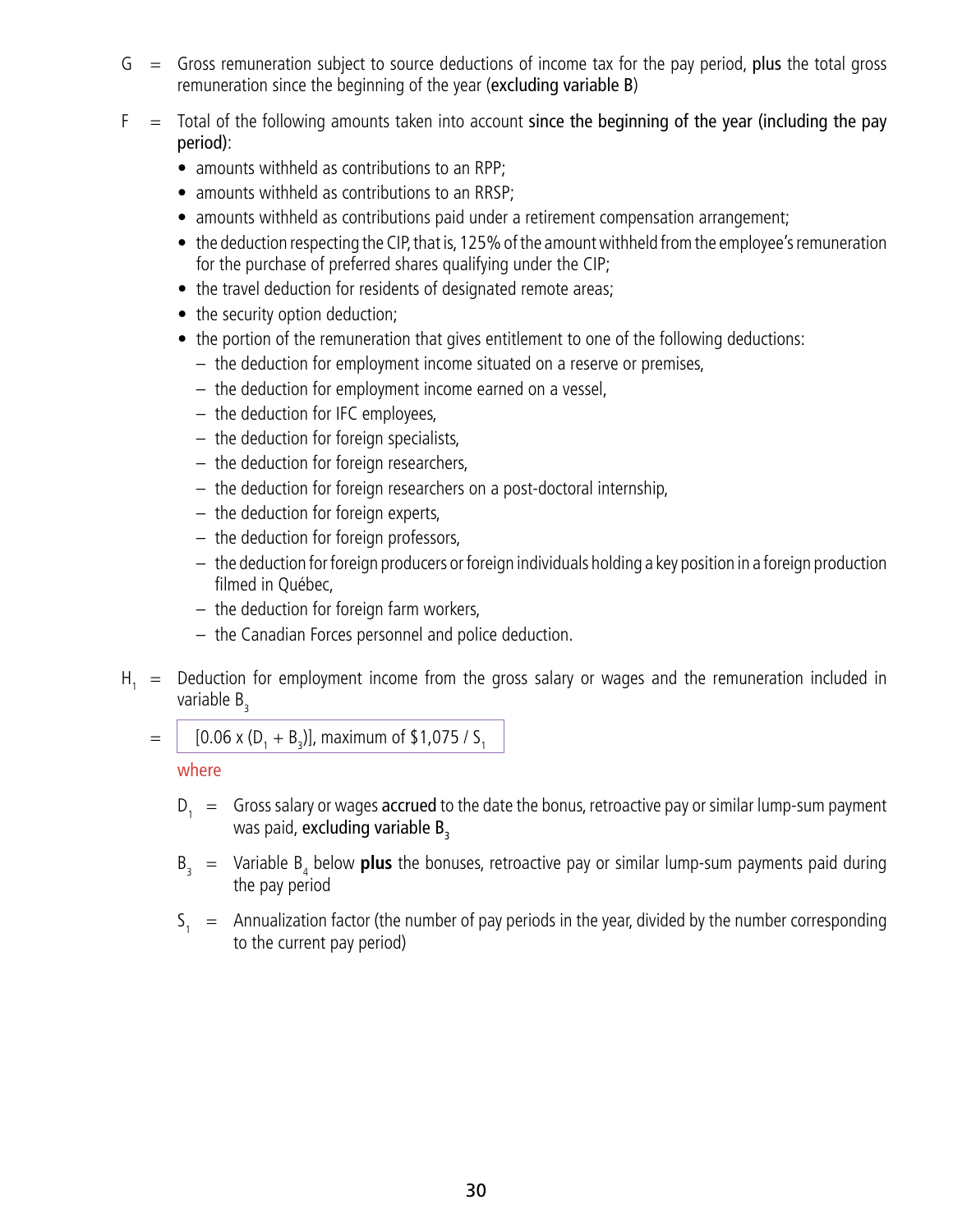$H<sub>2</sub>$  = Deduction for employment income from the gross salary or wages and the remuneration included in variable  $B_{4}$ 

$$
= | [0.06 \times (D_1 + B_4)], \text{ maximum of } $1,075 / S_1
$$

where

- $D_1 = Gross salary$  or wages, accrued to the date the bonus, retroactive pay or similar lump-sum payment was paid, excluding variable  $B_{4}$
- $B_{4}$  = Bonuses, retroactive pay or similar lump-sum payments paid since the beginning of the year (other than those paid during the pay period)
- $S_1$  = Annualization factor (the number of pay periods in the year, divided by the number corresponding to the current pay period)
- $J =$  Deductions indicated on line 19 of form [TP-1015.3-V](http://www.revenu.gouv.qc.ca/en/sepf/formulaires/tp/tp-1015_3.aspx)
- $J_{\star}$  $=$  Annual deductions that we authorized after the individual completed form [TP-1016-V](http://www.revenu.gouv.qc.ca/en/sepf/formulaires/tp/tp-1016.aspx)

#### Step 2 **Calculating the income tax for the year**

 $Y_3$  = Income tax for the year on the remuneration included in variable B<sub>3</sub>

$$
= (T \times I_3) - K - K_1 - (0.20 \times E) - (0.15 \times S_1 \times Q) - (0.25 \times S_1 \times Q_1)
$$

 $Y_4$  = Income tax for the year on the remuneration included in variable  $B_4$ 

$$
= (T \times I_4) - K - K_1 - (0.20 \times E) - (0.15 \times S_1 \times Q) - (0.25 \times S_1 \times Q_1)
$$

where

 $T =$  Income tax rate applicable to the bracket of annual taxable income

| Annual taxable income (I) |              | Income                         |         |
|---------------------------|--------------|--------------------------------|---------|
| Over                      | But not over | Constant (K)<br>tax rate $(T)$ |         |
| \$0                       | \$40,100     | 16%                            | \$0     |
| \$40,100                  | \$80,200     | 20%                            | \$1,604 |
| \$80,200                  |              | 24%                            | \$4,812 |

- $\mathsf{l}$  $=$  Annual taxable income, plus the remuneration included in variable B<sub>3</sub>
- $\mathsf{I}_{\scriptscriptstyle{A}}$  $=$  Annual taxable income, plus the remuneration included in variable  $B_4$
- $K =$  Constant applicable for the adjustment of the income tax rate on the basis of the annual taxable income
- $K_1$  = Non-refundable tax credits that we authorized for the year after the individual completed form TP-1016-V (for example, the tax credit for charitable donations).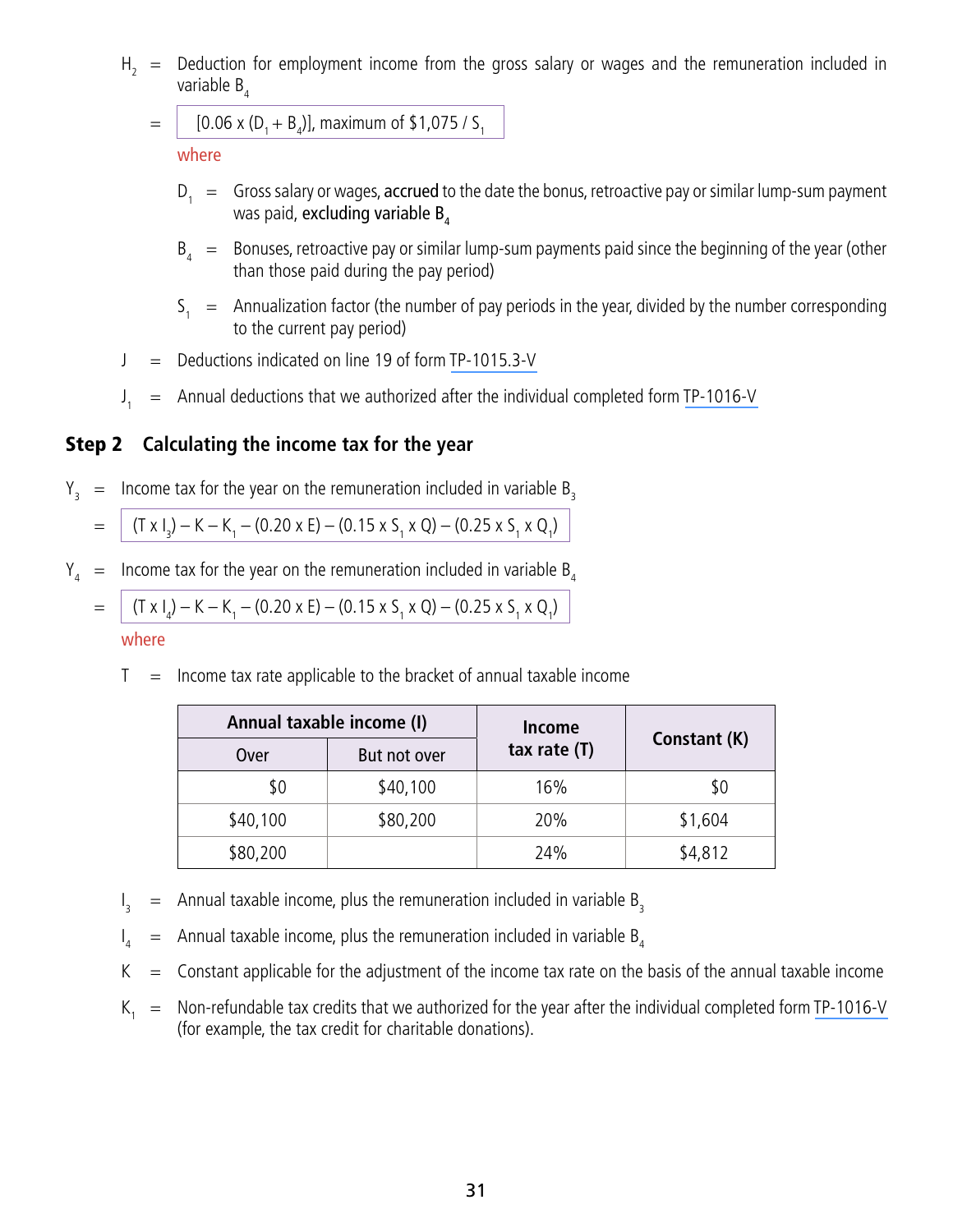$E =$  Value of personal tax credits indicated on form [TP-1015.3-V](http://www.revenu.gouv.qc.ca/en/sepf/formulaires/tp/tp-1015_3.aspx)

# $= |E_1 + E_2|$

If the result obtained is not a multiple of 5, round it off to the nearest multiple of 5. If the result is halfway between two multiples of 5, round it off to the higher multiple.

where

- $E_1$  = Indexed value of personal tax credits, which corresponds to one of the following amounts:
	- the indexed value of variable E for 2011 multiplied by 1.0266;
	- the amount from line 7 of form TP-1015.3-V, for individuals who completed the 2012-01 version of the form;
	- \$10,925 (the basic amount for 2012), for employees who began employment in 2012 and who did not complete form TP-1015.3-V, or for new beneficiaries who did not complete the form.

### Note

The indexed value of variable E for 2011 corresponds to the value of variable E for 2010, multiplied by the indexation factor for 2011.

 $E<sub>2</sub>$  = Non-indexed value of the personal tax credits, which corresponds to the amount from line 9 of form TP-1015.3-V, for individuals who completed the 2012-01 version of the form.

# Note

There may be a limit on the deductions and personal tax credits an individual can claim on form TP-1015.3-V if the individual is not resident in Canada in 2012, or if he or she becomes resident in Canada during the year. For more information, consult section 13.13.4 of guide [TP-1015.G-V.](http://www.revenu.gouv.qc.ca/en/sepf/formulaires/tp/tp-1015_g.aspx)

- $S_1$  = Annualization factor (the number of pay periods in the year, divided by the number corresponding to the current pay period)
- $Q =$  Amount withheld for the pay period for the purchase of class A shares in the Fonds de solidarité des travailleurs du Québec (FTQ), plus the amount withheld for this purpose since the beginning of the year
- $Q_1$  = Amount withheld for the pay period for the purchase of class A or class B shares in Fondaction, the Fonds de développement de la Confédération des syndicats nationaux pour la coopération et l'emploi, plus the amount withheld for this purpose since the beginning of the year

# Note

The total of the amounts withheld for the year after adding the value of variables Q and  $\mathsf{Q}_1$  must not exceed \$5,000. For the pay period in which the annual maximum is reached, the value of variables Q and  $Q_1$  must be zero.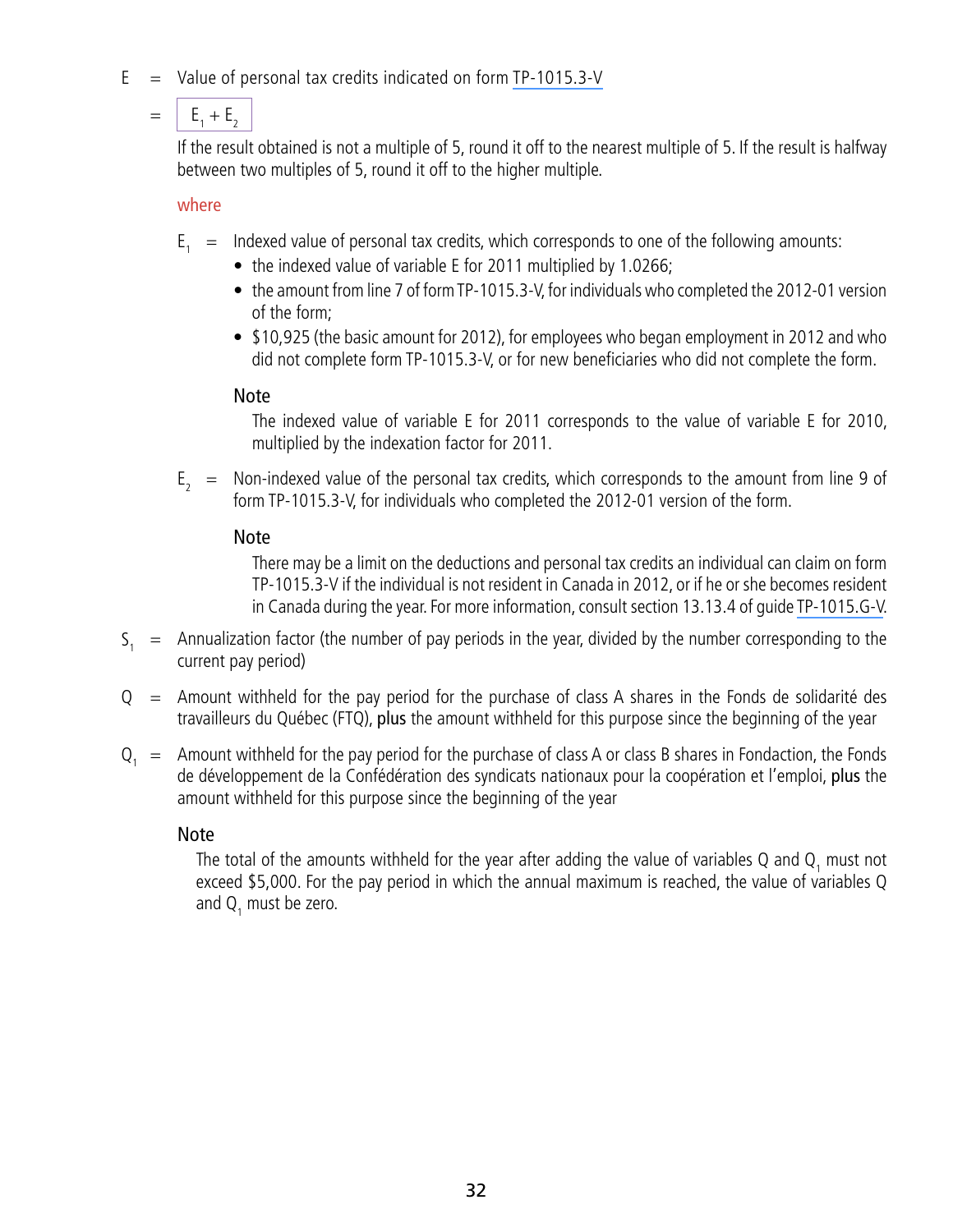# Step 3 **Calculating the income tax to be withheld for the pay period**

 $A_4$  = Income tax to be withheld for the pay period

$$
= \boxed{A + A_3}
$$

#### where

 $A =$  Income tax to be withheld from the remuneration for the pay period. Do not include bonuses, retroactive pay or similar lump-sum payments paid during the pay period.

$$
= \left[ \frac{[(Y - M_1) / S_1] - M}{\bullet} \right] + L
$$

If the result is negative, enter 0.

#### where

- $Y =$  Income tax for the year
- $M_1$  = Cumulative income tax withheld from bonuses, retroactive pay or similar lump-sum payments paid since the beginning of the year, including variable A<sub>2</sub>
- $S_1 =$  Annualization factor (the number of pay periods in the year, divided by the number corresponding to the current pay period)
- $M =$  Cumulative income tax withheld to the last pay period (excluding variables L and  $M_{1}$ )
- $L =$  Additional source deduction of income tax requested by the individual on form [TP-1017-V,](http://www.revenu.gouv.qc.ca/en/sepf/formulaires/tp/tp-1017.aspx) source deduction of income tax requested by a fisher on form [TP-1015.N-V,](http://www.revenu.gouv.qc.ca/en/sepf/formulaires/tp/tp-1015_n.aspx) or amount indicated on line 11 of form [TP-1015.3-V](http://www.revenu.gouv.qc.ca/en/sepf/formulaires/tp/tp-1015_3.aspx), for the pay period
- $A_2$  = Income tax to be withheld from a bonus, retroactive pay or similar lump-sum payment paid during the pay period

$$
= \boxed{Y_3 - Y_4}
$$

- $Y_3$  = Income tax for the year on the remuneration included in variable B<sub>3</sub>
- $Y_{4}$  = Income tax for the year on the remuneration included in variable B<sub>4</sub>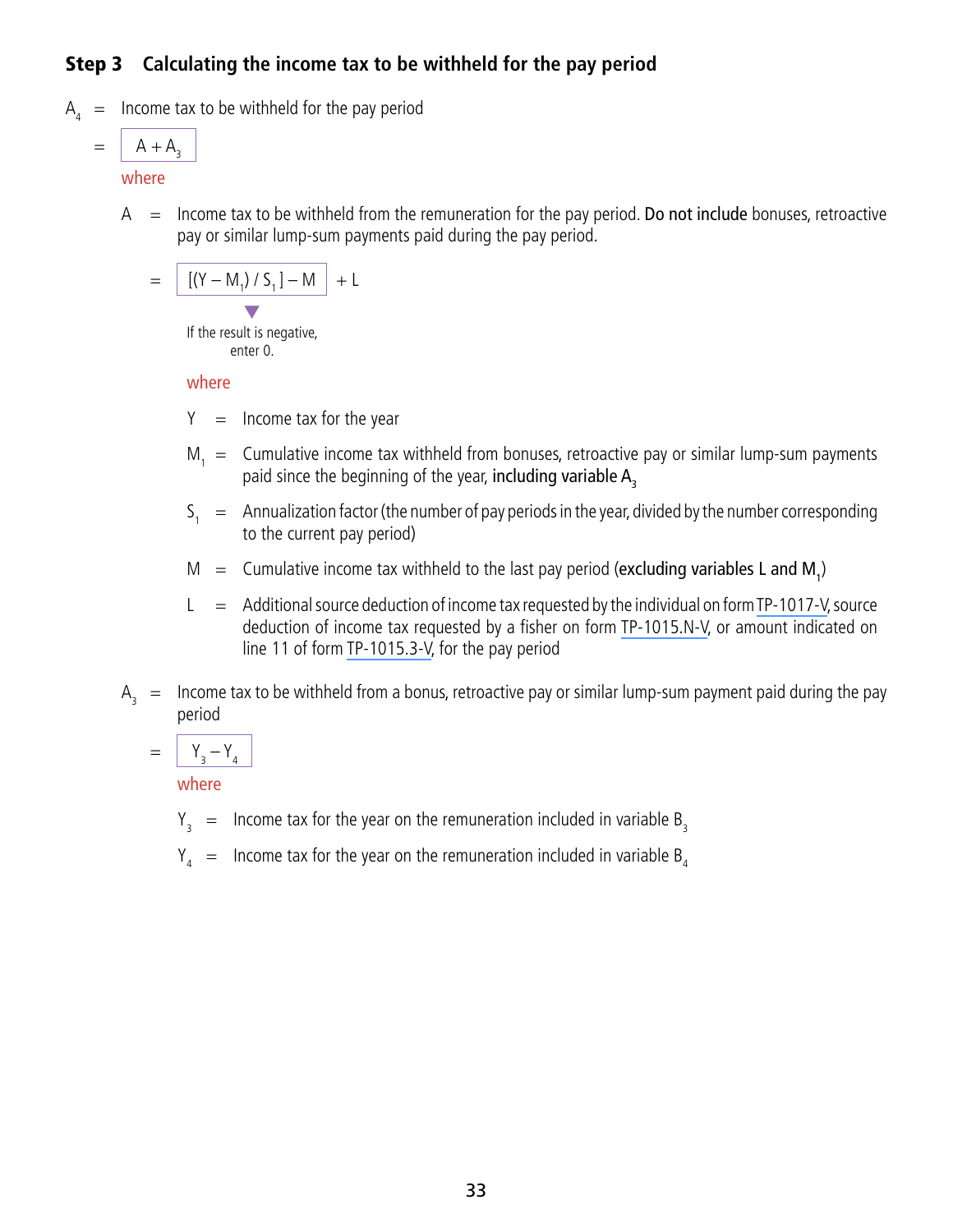# <span id="page-33-0"></span>**4 Formula to calculate QPP contributions**

# **4.1 Employee contribution**

The following formula is used to calculate the employee contribution to the QPP only for an employee whose employment is continuous and whose pay periods are regular.

For each pay period, you must withhold the employee's contribution to the QPP from his or her contributory earnings until the total of the amounts withheld reaches the employee's maximum annual contribution. Contributory earnings in the formula correspond to S<sub>3</sub> – (V / P).

### **Calculating the employee contribution**

 $C =$  Employee's QPP contribution to be withheld for the pay period

$$
= 0.05025 \times 5
$$

 $=$  | 0.05025 x [S<sub>3</sub>  $-$  (V / P)], to a maximum of M  $-$  A<sub>5</sub>

#### Note

If variable C is an amount containing a fraction of a cent, do not take into account a fraction of less than \$0.005 (one-half cent). A fraction of \$0.005 or more is considered \$0.01 (one cent).

If variable C is greater than 0 but less than \$0.01, you must withhold \$0.01 as a contribution even if the fraction is less than \$0.005 (one-half cent). For example, if variable C is equal to \$0.001 (one-tenth cent), you must withhold \$0.01.

If the result obtained in calculating the pay period exemption (V / P) contains three or more decimal places, keep only the first two decimal places and do not round off.

Example:  $V / P = $3,500 / 52 = $67.3077 = $67.30$ 

#### where

- $S_3$  = Employee's gross pensionable salary or wages under the QPP for the pay period
- $V =$  Basic exemption for the year under the QPP (\$3,500)
- $P =$  Number of pay periods in the year
- $M =$  Employee's maximum annual QPP contribution (\$2,341.65)
- $A_5$  = Employee's QPP contributions withheld since the beginning of the year

#### Note

When a bonus, overtime pay or retroactive pay is paid separately from the employee's basic salary or wages, and the pay period exemption (V / P) has already been taken into account, the withholding is 5.025% of the amount paid, to a maximum of  $M - A_{5}$ .

# **4.2 Employer contribution**

There is no formula to calculate the employer contribution. You simply pay a contribution that is equal to the total amount of the contributions you **withheld** from the employees' pensionable salary or wages (as calculated using the formula in section 4.1).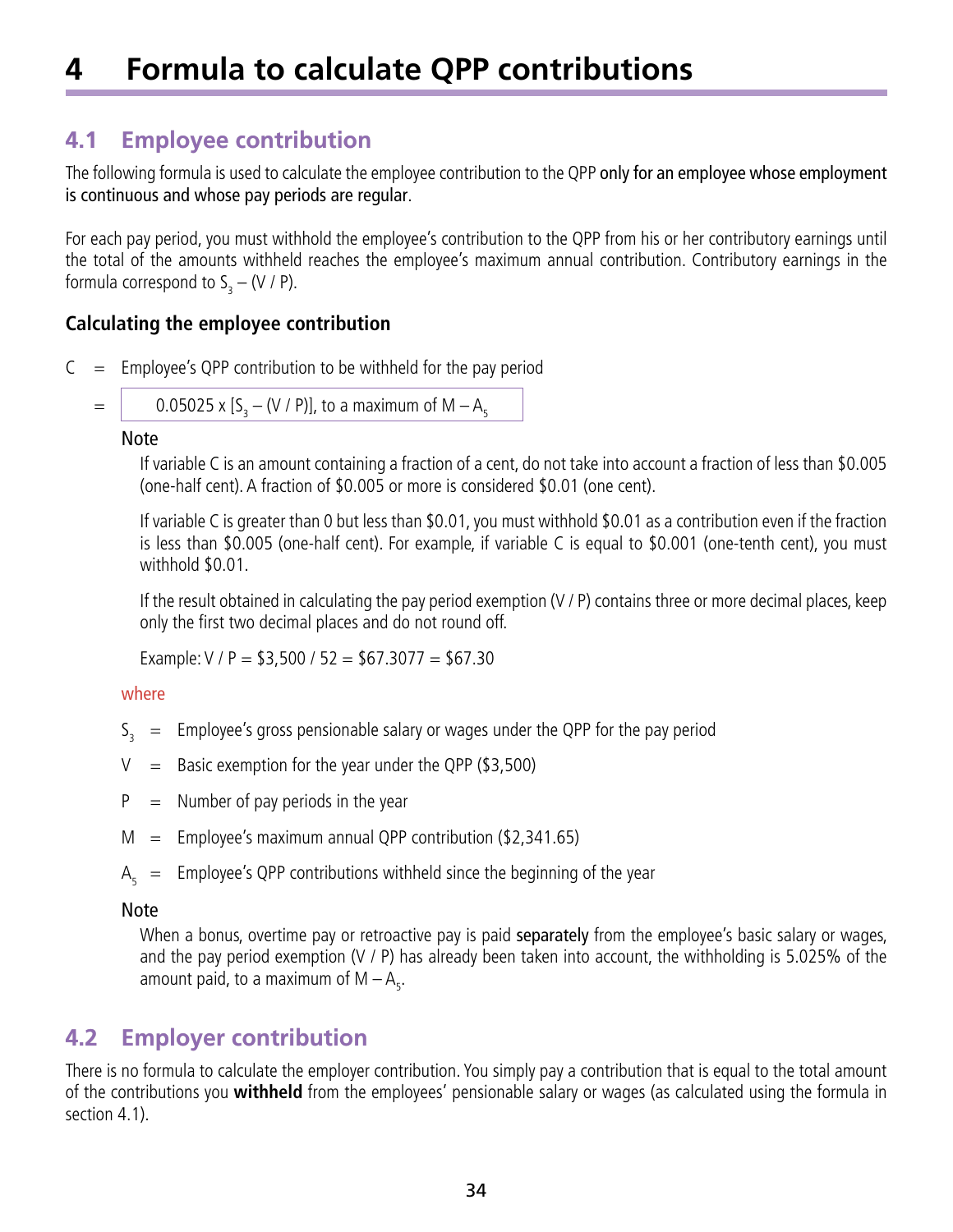# <span id="page-34-0"></span>**5 Formulas to calculate QPIP premiums**

# **5.1 Employee premium**

Use the formula below to calculate the employee QPIP premium.

For each pay period, you must withhold an employee's QPIP premium from his or her gross eligible salary or wages under the QPIP until the total amount reaches the employee's maximum annual premium.

#### **Calculating the employee Premium**

 $Ap = Employee's QPIP premium to be withheld for the pay period$ 

 $=$   $\vert$  (0.00559 x S<sub>4</sub>), to a maximum of N  $-$  A<sub>6</sub>

#### Note

If variable Ap is an amount containing a fraction of a cent, do not take into account a fraction of less than \$0.005 (one-half cent). A fraction of \$0.005 or more is considered \$0.01 (one cent).

If variable Ap is greater than 0 but less than \$0.01, you must withhold \$0.01 as a premium even if the fraction is less than \$0.005 (one-half cent). For example, if variable Ap is equal to \$0.001 (one-tenth cent), you must withhold \$0.01.

where

- $\mathsf{S}_{\mathsf{4}}$  = Employee's gross eligible salary or wages under the QPIP for the pay period
- $N =$  Employee's maximum annual QPIP premium (\$368.94)
- $A_6$  = Employee's QPIP premiums withheld since the beginning of the year

# **5.2 Employer premium (with respect to an employee)**

Use the formula below to calculate the employer QPIP premium.

For each pay period, you must calculate the employer's QPIP premium for each employee on the basis of the employee's gross eligible salary or wages under the QPIP until the total amount reaches the employer's maximum annual premium for that employee. Once the employee's maximum annual premium is reached, the employer's maximum annual premium is also reached.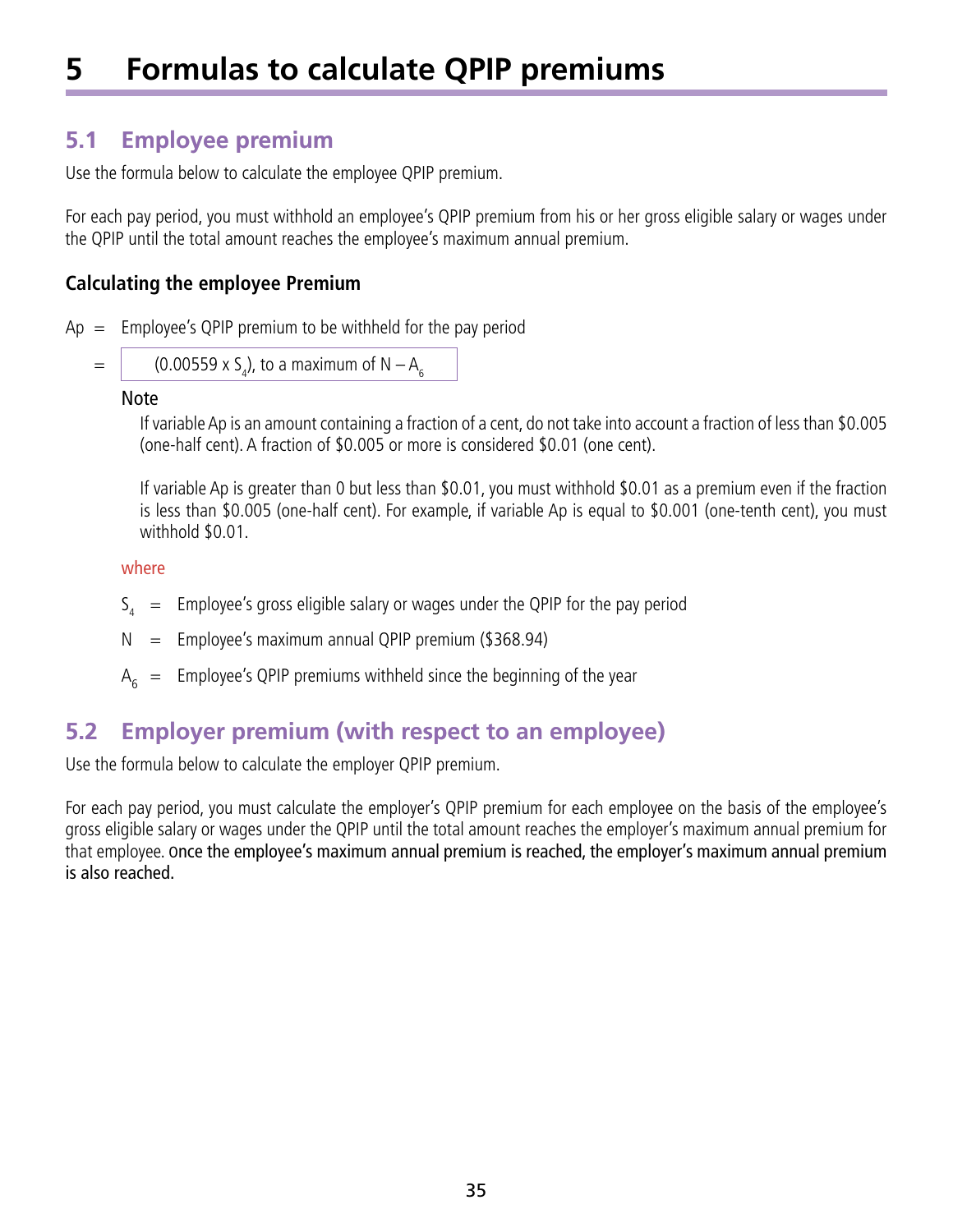### **Calculating the employer premium (with respect to an employee)**

 $Ap_1 =$  Employer's QPIP premium for the pay period with respect to the employee

= 
$$
(0.00782 \times S_4)
$$
, to a maximum of N<sub>1</sub> – A<sub>7</sub>

#### Note

If variable Ap<sub>1</sub> is an amount containing a fraction of a cent, do not take into account a fraction of less than \$0.005 (one-half cent). A fraction of \$0.005 or more is considered \$0.01 (one cent).

- $S_4$  = Employee's gross eligible salary or wages under the QPIP for the pay period
- $N_1 =$  Employer's maximum annual QPIP premium with respect to each employee (\$516.12)
- $A_7$  = Employer's QPIP premiums calculated for previous pay periods with respect to the employee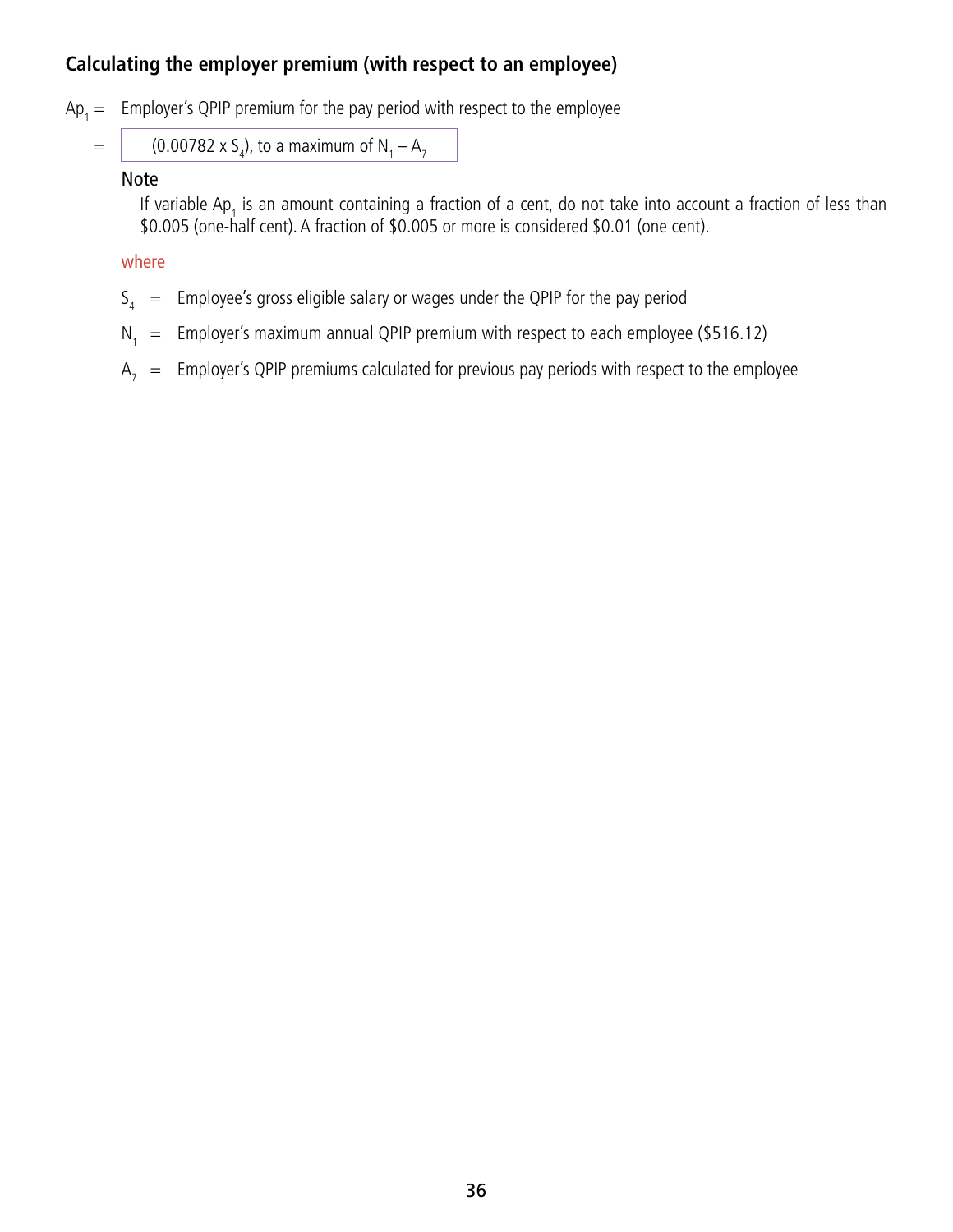# <span id="page-36-0"></span>**6 Formula to calculate the employer contribution to the health services fund**

Use the formula below to calculate the employer contribution to the health services fund.

# **Calculating the employer contribution to the health services fund**

 $D_2$  = Employer's contribution to the health services fund for the pay period

$$
= \frac{W \times S_2}{\text{where}}
$$

where

 $W =$  Contribution rate (%) based on total payroll

$$
= 2.31 + (0.39 \times S)
$$

where

- $S = 1$ , if the total payroll is  $\leq$  \$1,000,000
- S = 5, if the total payroll is  $\ge$  \$5,000,000
- $S =$  total payroll, if the total payroll is between \$1,000,000 and \$5,000,000 \$1,000,000

#### Note

The contribution rate must be rounded off to the second decimal place. When the number in the third decimal place is 5 or more, round off the number in the second decimal place to the next highest number.

 $S<sub>z</sub> =$  Total salaries or wages paid for the pay period respecting which you are required to pay a contribution to the health services fund

**If you are a new employer**, your total payroll for the first two consecutive calendar years corresponds to the salaries or wages paid from the beginning of the calendar year to the end of the period covered by the remittance of the contribution to the health services fund. The rate must therefore be adjusted for each remittance period, on the basis of the cumulative total payroll for the preceding periods.

**If you are not a new employer**, your total payroll is generally equal to your total payroll for the preceding year.

For more information, see section 8.4.2 of guide [TP-1015.G-V](http://www.revenu.gouv.qc.ca/en/sepf/formulaires/tp/tp-1015_g.aspx).